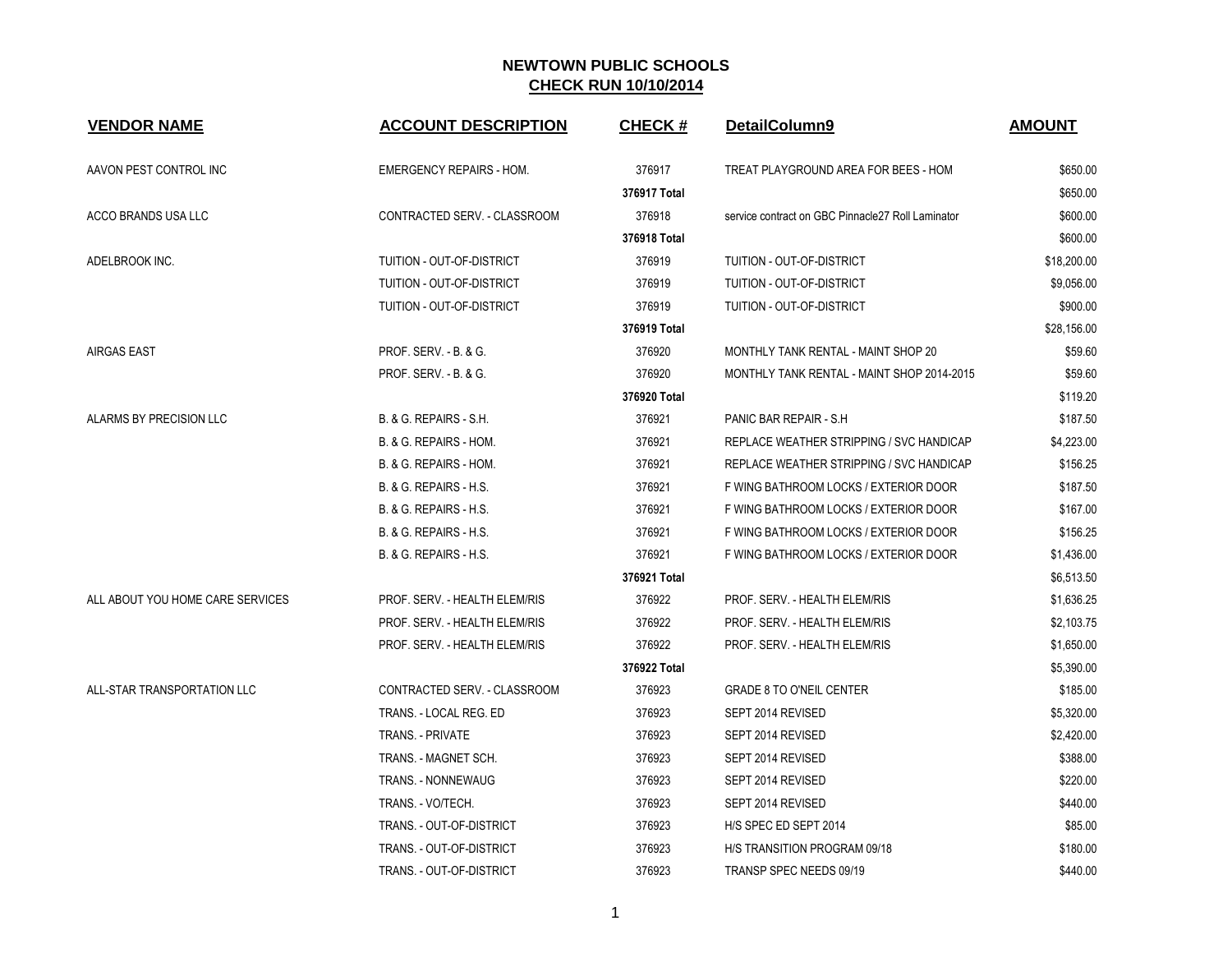| <b>VENDOR NAME</b>               | <b>ACCOUNT DESCRIPTION</b>      | <b>CHECK#</b> | DetailColumn9                               | <b>AMOUNT</b> |
|----------------------------------|---------------------------------|---------------|---------------------------------------------|---------------|
| ALL-STAR TRANSPORTATION LLC      | TRANS. - OUT-OF-DISTRICT        | 376923        | TRANSP SPEC ED                              | \$170.00      |
|                                  | STUDENT TRAVEL - SPORTS         | 376923        | SPORTS TRANSPORTATION                       | \$1,165.00    |
|                                  | STUDENT TRAVEL - SPORTS         | 376923        | SPORTS TRANSPORTATION                       | \$4,590.00    |
|                                  | STUDENT TRAVEL - SPORTS         | 376923        | SPORTS TRANSPORTATION                       | \$4,540.00    |
|                                  | STUDENT TRAVEL - MUSIC          | 376923        | <b>BAND TO BRIEN MCMAHON- NORWALK</b>       | \$920.00      |
|                                  |                                 | 376923 Total  |                                             | \$21,063.00   |
| ALTUS POWER FUNDS, LLC SERIES II | ELECTRICITY - M.S.              | 376924        | SOLAR POWER SEPT 2014                       | \$1,725.40    |
|                                  |                                 | 376924 Total  |                                             | \$1,725.40    |
| AMERICAN COUNSELING ASSOCIATION  | MEMBERSHIPS - GUIDANCE          | 376925        | Membership renewal                          | \$167.00      |
|                                  |                                 | 376925 Total  |                                             | \$167.00      |
| AMERICAN LIBRARY ASSOCIATION     | <b>MEMBERSHIPS - LIBRARY</b>    | 376926        | ALA Membership- per attached. Free shipping | \$183.00      |
|                                  |                                 | 376926 Total  |                                             | \$183.00      |
| AMERICAN RED CROSS               | STAFF TRAIN. - HEALTH ADMIN.    | 376927        | CPR/FIRST AID TRAINING 2014/15              | \$57.00       |
|                                  |                                 | 376927 Total  |                                             | \$57.00       |
| BEVERLY ANDRACCHI                | STAFF TRAIN. - SOC. STUDIES     | 376928        | <b>CECA CONF REG</b>                        | \$160.00      |
|                                  |                                 | 376928 Total  |                                             | \$160.00      |
| APPERSON                         | INSTR. SUPPLIES - CLASSROOM     | 376929        | Item 22950, Calibration Sheet               | \$5.00        |
|                                  | INSTR. SUPPLIES - CLASSROOM     | 376929        | Test Answer Sheet (500) for Grade master    | \$195.00      |
|                                  | INSTR. SUPPLIES - CLASSROOM     | 376929        | Shipping and Handling                       | \$21.88       |
|                                  |                                 | 376929 Total  |                                             | \$221.88      |
| APPLE INC.                       | <b>INSTR. SUPPLIES - MUSIC</b>  | 376930        | APPLE USB ETHERNET ADAPTER                  | \$108.00      |
|                                  |                                 | 376930 Total  |                                             | \$108.00      |
| AQUARION WATER COMPANY OF CT     | <b>B&amp;G CONTRACTED SERV.</b> | 376931        | BACKFLOW PREVENTER TESTING - NHS            | \$45.00       |
|                                  | <b>B&amp;G CONTRACTED SERV.</b> | 376931        | BACKFLOW PREVENTER TESTING - NHS            | \$45.00       |
|                                  | <b>B&amp;G CONTRACTED SERV.</b> | 376931        | <b>BACKFLOW PREVENTER TESTING - NHS</b>     | \$45.00       |
|                                  | <b>B&amp;G CONTRACTED SERV.</b> | 376931        | <b>BACKFLOW PREVENTER TESTING - NHS</b>     | \$45.00       |
|                                  | <b>B&amp;G CONTRACTED SERV.</b> | 376931        | <b>BACKFLOW PREVENTER TESTING - NHS</b>     | \$45.00       |
|                                  | <b>B&amp;G CONTRACTED SERV.</b> | 376931        | <b>BACKFLOW PREVENTER TESTING - NHS</b>     | \$45.00       |
|                                  | <b>B&amp;G CONTRACTED SERV.</b> | 376931        | <b>BACKFLOW PREVENTER TESTING - NHS</b>     | \$45.00       |
|                                  | <b>B&amp;G CONTRACTED SERV.</b> | 376931        | BACKFLOW PREVENTER TESTING - NHS            | \$45.00       |
|                                  | <b>B&amp;G CONTRACTED SERV.</b> | 376931        | <b>BACKFLOW PREVENTER TESTING - NHS</b>     | \$45.00       |
|                                  | <b>B&amp;G CONTRACTED SERV.</b> | 376931        | <b>BACKFLOW PREVENTER TESTING - NHS</b>     | \$45.00       |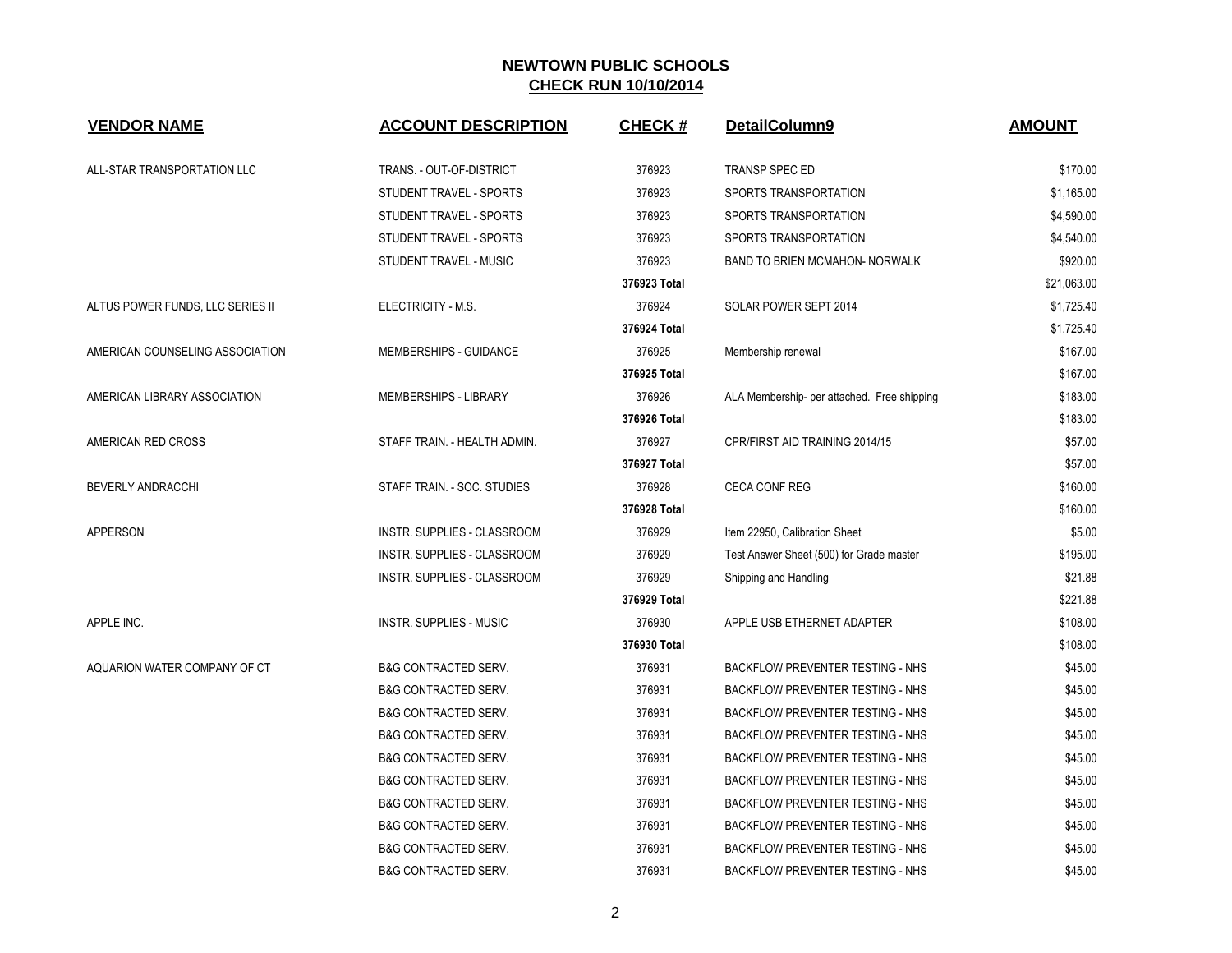| <b>VENDOR NAME</b>           | <b>ACCOUNT DESCRIPTION</b>       | <b>CHECK#</b> | DetailColumn9                               | <b>AMOUNT</b> |
|------------------------------|----------------------------------|---------------|---------------------------------------------|---------------|
| AQUARION WATER COMPANY OF CT | <b>B&amp;G CONTRACTED SERV.</b>  | 376931        | <b>BACKFLOW PREVENTER TESTING - NHS</b>     | \$45.00       |
|                              | <b>B&amp;G CONTRACTED SERV.</b>  | 376931        | <b>BACKFLOW PREVENTER TESTING - NHS</b>     | \$45.00       |
|                              |                                  | 376931 Total  |                                             | \$540.00      |
| AQUARION WATER COMPANY OF CT | WATER - S.H.                     | 376932        | WATER 200326171                             | \$209.79      |
|                              |                                  | 376932 Total  |                                             | \$209.79      |
| ARROW LINE PAINTING LLC      | <b>B&amp;G CONTRACTED SERV.</b>  | 376933        | ADD PAVEMENT MARKINGS - HAW/MG/RIS/NHS      | \$150.00      |
|                              | <b>B&amp;G CONTRACTED SERV.</b>  | 376933        | ADD PAVEMENT MARKINGS - HAW/MG/RIS/NHS      | \$175.00      |
|                              | <b>B&amp;G CONTRACTED SERV.</b>  | 376933        | ADD PAVEMENT MARKINGS - HAW/MG/RIS/NHS      | \$125.00      |
|                              | <b>B&amp;G CONTRACTED SERV.</b>  | 376933        | ADD PAVEMENT MARKINGS - HAW/MG/RIS/NHS      | \$150.00      |
|                              |                                  | 376933 Total  |                                             | \$600.00      |
| <b>ARTISTIC DESIGNS LLC</b>  | B. & G. IMPROVE - M.G.           | 376934        | REMOVE / REPAVE CURBING - MG                | \$18,000.00   |
|                              | B. & G. IMPROVE - M.S.           | 376934        | REPAVE ROADWAY AROUND BLDG. - NMS           | \$13,500.00   |
|                              |                                  | 376934 Total  |                                             | \$31,500.00   |
| ASCOM HASLER/GE CAP PROG     | <b>EQUIP RENTAL - ADMIN.</b>     | 376935        | LEASE FOR FOLDING MACH 2014/15              | \$158.47      |
|                              |                                  | 376935 Total  |                                             | \$158.47      |
| AT&T                         | <b>TELEPHONE &amp; CABLE</b>     | 376936        | <b>SERVICES 2014/15</b>                     | \$1.37        |
|                              |                                  | 376936 Total  |                                             | \$1.37        |
| <b>ATIXA</b>                 | STAFF TRAIN. - STAFF DEVELOP.    | 376937        | Esso. Of Title IX Administrators Compliance | \$599.00      |
|                              |                                  | 376937 Total  |                                             | \$599.00      |
| <b>AUTO HOME COMMERCIAL</b>  | B. & G. REPAIRS - S.H.           | 376938        | PROGRAM INTERCOM PAGING SYSTEM - S.H        | \$230.00      |
|                              | B. & G. REPAIRS - RIS.           | 376938        | CONNECT INTERCOM WITH NEW PHONE SYS         | \$2,847.10    |
|                              |                                  | 376938 Total  |                                             | \$3,077.10    |
| B & H PHOTO-VIDEO-PRO AUDIO  | <b>INSTR. SUPPLIES - SCIENCE</b> | 376939        | 227216 SET OF DRAPER ADJ WALL MOUNT         | \$22.50       |
|                              |                                  | 376939 Total  |                                             | \$22.50       |
| <b>BAGEL DELIGHT</b>         | OFF. SUPPLIES - SUPER.           | 376940        | <b>BAGELS BOE</b>                           | \$44.95       |
|                              | OTHER SUPPLIES - STAFF DEVELOP.  | 376940        | District K teachers Meeting S.H             | \$60.00       |
|                              | INSTR. SUPPLIES - CLASSROOM      | 376940        | OPEN HOUSE -                                | \$169.00      |
|                              |                                  | 376940 Total  |                                             | \$273.95      |
| <b>FLORELIA BALDIZON</b>     | PROF. SERV. - SP/HEAR.           | 376941        | <b>BILINGUAL EVAL</b>                       | \$1,000.00    |
|                              |                                  | 376941 Total  |                                             | \$1,000.00    |
| <b>BEACON GRAPHICS LLC</b>   | INSTR. SUPPLIES - TECH ED.       | 376942        | TRANSFER TAPE-PAPER-THERMOFLEX              | \$861.92      |
|                              | INSTR. SUPPLIES - TECH ED.       | 376942        | <b>SHIPPING</b>                             | \$76.41       |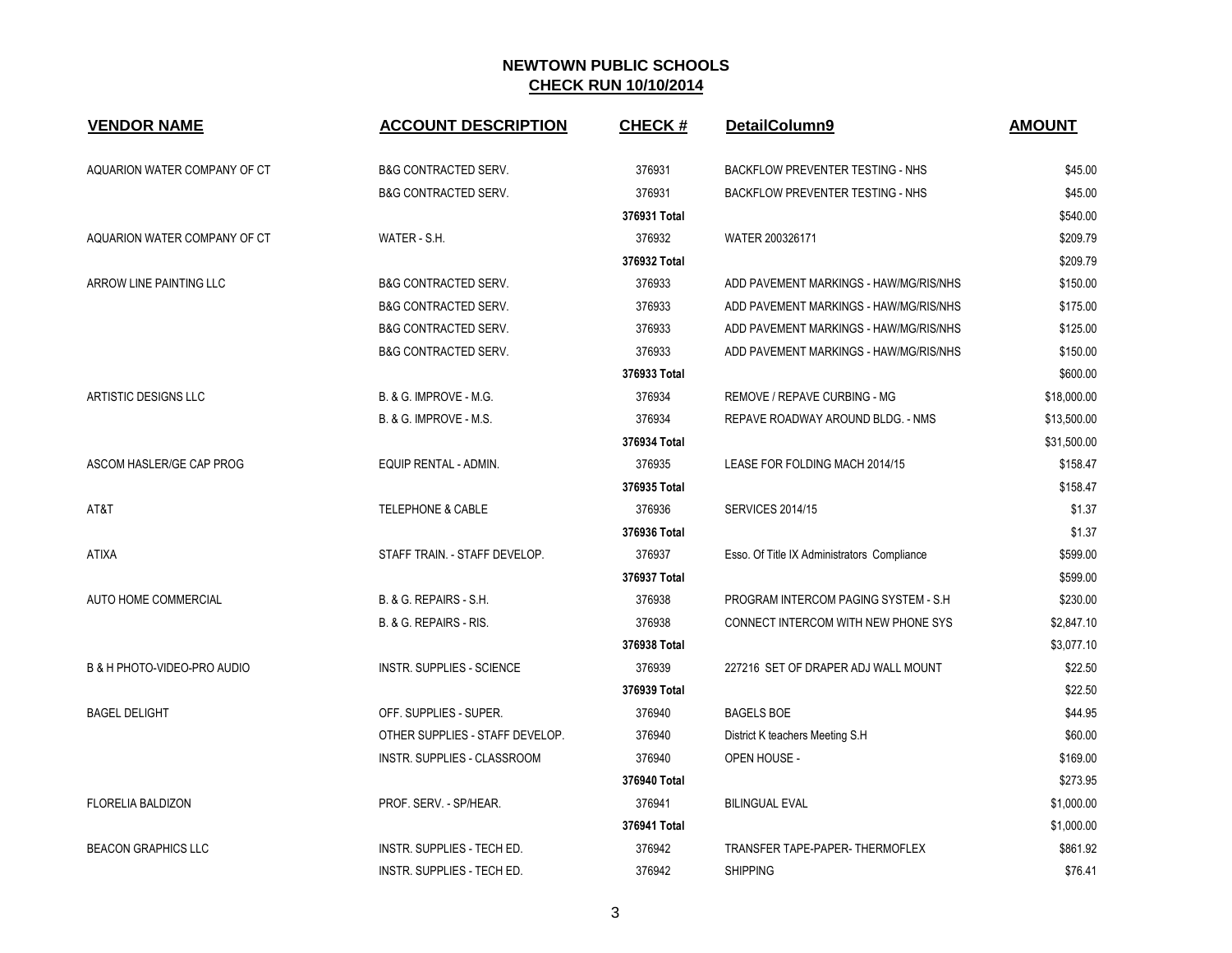| <b>VENDOR NAME</b>                   | <b>ACCOUNT DESCRIPTION</b>         | <b>CHECK#</b> | DetailColumn9                       | <b>AMOUNT</b> |
|--------------------------------------|------------------------------------|---------------|-------------------------------------|---------------|
| <b>BEACON GRAPHICS LLC</b>           | INSTR. SUPPLIES - TECH ED.         | 376942        | TRANSFER TAPE-PAPER-THERMOFLEX-SE   | \$140.62      |
|                                      |                                    | 376942 Total  |                                     | \$1,078.95    |
| BECKER'S SCHOOL SUPPLIES             | INSTR. SUPPLIES - CLASSROOM        | 376943        | #01 white tempera paint             | \$34.17       |
|                                      | INSTR. SUPPLIES - CLASSROOM        | 376943        | #14 yellow tempera paint            | \$34.17       |
|                                      | <b>INSTR. SUPPLIES - CLASSROOM</b> | 376943        | #28 red tempera paint               | \$34.17       |
|                                      | INSTR. SUPPLIES - CLASSROOM        | 376943        | #33 green tempera paint             | \$22.78       |
|                                      | INSTR. SUPPLIES - CLASSROOM        | 376943        | #21 brown tempera paint             | \$22.78       |
|                                      | INSTR. SUPPLIES - CLASSROOM        | 376943        | shipping                            | \$22.21       |
|                                      | INSTR. SUPPLIES - CLASSROOM        | 376943        | #15 orange tempera paint            | \$22.78       |
|                                      | INSTR. SUPPLIES - CLASSROOM        | 376943        | #04 blue tempera paint              | \$11.39       |
|                                      | INSTR. SUPPLIES - CLASSROOM        | 376943        | #20 pink tempera paint              | \$11.39       |
|                                      | INSTR. SUPPLIES - CLASSROOM        | 376943        | #03 purple tempera paint            | \$11.39       |
|                                      | INSTR. SUPPLIES - CLASSROOM        | 376943        | #25 black tempera paint             | \$11.39       |
|                                      | INSTR. SUPPLIES - CLASSROOM        | 376943        | shipping                            | \$10.25       |
|                                      |                                    | 376943 Total  |                                     | \$248.87      |
| BEHAVIORAL CONSULTING ASSOCIATES LLC | PROF. SERV. - PSYCH/MED. EVAL.     | 376944        | PROF. SERV. - PSYCH/MED. EVAL.      | \$7,840.00    |
|                                      |                                    | 376944 Total  |                                     | \$7,840.00    |
| BERCHEM, MOSES & DEVLIN, P.C.        | PROF. SERV. - SP. ED. LEGAL        | 376945        | SERV SPEC ED                        | \$7,260.50    |
|                                      | PROF. SERV. - SUPER.               | 376945        | SERV GEN ED                         | \$10,411.00   |
|                                      |                                    | 376945 Total  |                                     | \$17,671.50   |
| BERKSHIRE SEPTIC & PORTABLE TOILET   | EQUIP RENTAL - SPORTS              | 376946        | RENTAL OF PORT O POTTY FOR THE YEAR | \$240.00      |
|                                      |                                    | 376946 Total  |                                     | \$240.00      |
| RONALD J. BIENKOWSKI                 | STAFF TRAVEL - BUS. SERV.          | 376947        | OCT 2014 MONTHLY EXPENSE & TRAVEL   | \$300.00      |
|                                      |                                    | 376947 Total  |                                     | \$300.00      |
| <b>BIO RAD LABORATORIES</b>          | <b>INSTR. SUPPLIES - SCIENCE</b>   | 376948        | SEE ATTACHED LIST                   | \$518.40      |
|                                      | <b>INSTR. SUPPLIES - SCIENCE</b>   | 376948        | SEE ATTACHED LIST                   | \$3,350.00    |
|                                      | <b>INSTR. SUPPLIES - SCIENCE</b>   | 376948        | <b>SHIPPING</b>                     | \$45.00       |
|                                      |                                    | 376948 Total  |                                     | \$3,913.40    |
| <b>BLANCHETTE SPORTING GOODS</b>     | <b>INSTR. SUPPLIES - SPORTS</b>    | 376949        | <b>HELMETS- GOAL KEEPER APPAREL</b> | \$2,052.00    |
|                                      | <b>INSTR. SUPPLIES - SPORTS</b>    | 376949        | <b>LACROSSE SUPPLIES</b>            | \$91.00       |
|                                      |                                    | 376949 Total  |                                     | \$2.143.00    |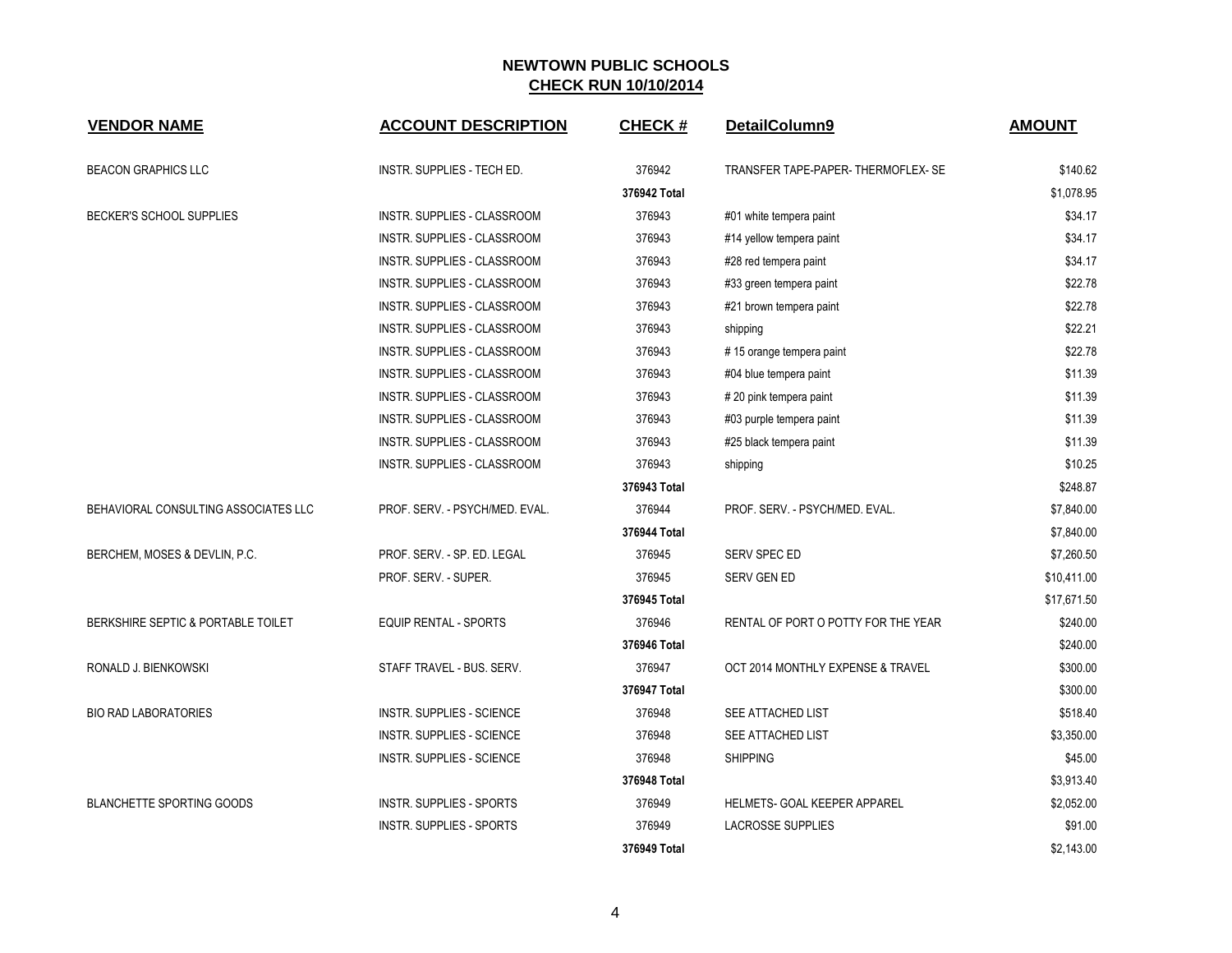| <b>VENDOR NAME</b>         | <b>ACCOUNT DESCRIPTION</b>      | <b>CHECK#</b> | DetailColumn9                                   | <b>AMOUNT</b> |
|----------------------------|---------------------------------|---------------|-------------------------------------------------|---------------|
| <b>BLICK ART MATERIALS</b> | <b>INSTR. SUPPLIES - ART</b>    | 376950        | art supplies-see attached                       | \$14.93       |
|                            | <b>INSTR. SUPPLIES - ART</b>    | 376950        | BRUSHES- ACRYLIC- PAINT- PENCILS                | \$27.39       |
|                            | <b>INSTR. SUPPLIES - ART</b>    | 376950        | 24 colour sharpie set - B21316-0249             | \$232.48      |
|                            | <b>INSTR. SUPPLIES - ART</b>    | 376950        | Violet liquid watercolour - B00369-6505         | \$14.40       |
|                            | <b>INSTR. SUPPLIES - ART</b>    | 376950        | Magenta liquid watercolour - B00369-3045        | \$14.40       |
|                            | <b>INSTR. SUPPLIES - ART</b>    | 376950        | Blue liquid watercolour - B003695005            | \$14.40       |
|                            | <b>INSTR. SUPPLIES - ART</b>    | 376950        | Black Sharpies - B21316-2001                    | \$66.00       |
|                            | <b>INSTR. SUPPLIES - ART</b>    | 376950        | Crayola watercolour pencils - B20522-2009       | \$45.97       |
|                            | <b>INSTR. SUPPLIES - ART</b>    | 376950        | Prismacolor 24 set colour pencils - B20508-2409 | \$342.72      |
|                            | <b>INSTR. SUPPLIES - ART</b>    | 376950        | Crayola Crayons - B20103-0649                   | \$35.91       |
|                            | <b>INSTR. SUPPLIES - ART</b>    | 376950        | Water colour crayons - B67820-1012              | \$80.00       |
|                            |                                 | 376950 Total  |                                                 | \$888.60      |
| <b>BLUMSHAPIRO</b>         | PROF. SERV. - BUS. SERV         | 376951        | MTM001#19536-0120                               | \$7,500.00    |
|                            |                                 | 376951 Total  |                                                 | \$7,500.00    |
| THE BOOKSOURCE             | <b>TEXTBOOKS - CLASSROOM</b>    | 376952        | Classroom Library books, new K-massett          | \$216.69      |
|                            |                                 | 376952 Total  |                                                 | \$216.69      |
| <b>BOULDEN PUBLISHING</b>  | INSTR. SUPPLIES - CLASSROOM     | 376953        | What would I be good at? - WSU1878              | \$129.95      |
|                            | INSTR. SUPPLIES - CLASSROOM     | 376953        | Shipping                                        | \$13.00       |
|                            |                                 | 376953 Total  |                                                 | \$142.95      |
| GINA BRADBURY P.T.         | STAFF TRAVEL - PUPIL SERV.      | 376954        | TRAVEL SEPT 2014                                | \$109.65      |
|                            |                                 | 376954 Total  |                                                 | \$109.65      |
| <b>BRAIN POP</b>           | CONTRACTED SERV. - LIBRARY      | 376955        | Lab to School Brain POP 12 Month Subscription   | \$1,040.00    |
|                            | CONTRACTED SERV. - LIBRARY      | 376955        | BrainPop subscription Quote #US462269R          | \$290.00      |
|                            |                                 | 376955 Total  |                                                 | \$1,330.00    |
| <b>BUG BUSTER INC.</b>     | <b>B&amp;G CONTRACTED SERV.</b> | 376956        | MONTHLY PEST CONTROL SCHOOLS (2014-2015)        | \$77.84       |
|                            | <b>B&amp;G CONTRACTED SERV.</b> | 376956        | MONTHLY PEST CONTROL SCHOOLS (2014-2015)        | \$79.23       |
|                            | <b>B&amp;G CONTRACTED SERV.</b> | 376956        | MONTHLY PEST CONTROL SCHOOLS (2014-2015)        | \$79.23       |
|                            | <b>B&amp;G CONTRACTED SERV.</b> | 376956        | MONTHLY PEST CONTROL SCHOOLS (2014-2015)        | \$77.89       |
|                            | <b>B&amp;G CONTRACTED SERV.</b> | 376956        | MONTHLY PEST CONTROL SCHOOLS (2014-2015)        | \$80.11       |
|                            | <b>B&amp;G CONTRACTED SERV.</b> | 376956        | MONTHLY PEST CONTROL SCHOOLS (2014-2015)        | \$80.11       |
|                            | <b>B&amp;G CONTRACTED SERV.</b> | 376956        | MONTHLY PEST CONTROL SCHOOLS (2014-2015)        | \$86.27       |
|                            | <b>B&amp;G CONTRACTED SERV.</b> | 376956        | MONTHLY PEST CONTROL SCHOOLS (2014-2015)        | \$100.00      |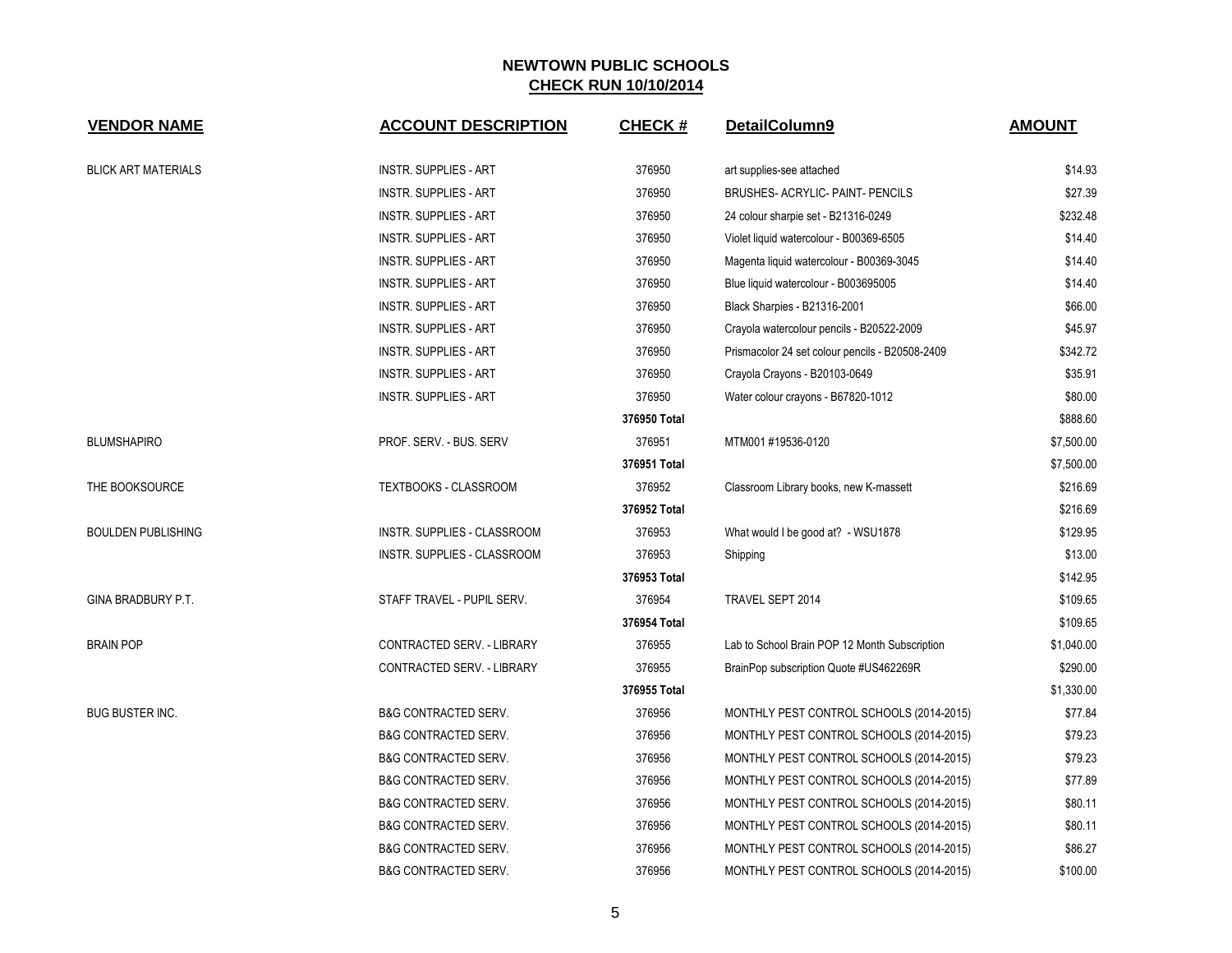| <b>VENDOR NAME</b>                 | <b>ACCOUNT DESCRIPTION</b>          | <b>CHECK#</b> | DetailColumn9                                        | <b>AMOUNT</b> |
|------------------------------------|-------------------------------------|---------------|------------------------------------------------------|---------------|
| <b>BUG BUSTER INC.</b>             | <b>B&amp;G CONTRACTED SERV.</b>     | 376956        | MONTHLY PEST CONTROL SCHOOLS (2014-2015)             | \$200.00      |
|                                    | <b>B&amp;G CONTRACTED SERV.</b>     | 376956        | MONTHLY PEST CONTROL SCHOOLS (2014-2015)             | \$200.00      |
|                                    | <b>B&amp;G CONTRACTED SERV.</b>     | 376956        | MONTHLY PEST CONTROL SCHOOLS (2014-2015)             | \$100.00      |
|                                    |                                     | 376956 Total  |                                                      | \$1,160.68    |
| C-CO TECHNOLOGY INC.               | CONTRACTED SERV. - INFO. TECH.      | 376957        | Reed Schools - in gyms - relocated existing phone\   | \$520.00      |
|                                    |                                     | 376957 Total  |                                                      | \$520.00      |
| CAEA SCHOLASTIC ART AWARDS         | <b>INSTR. SUPPLIES - ART</b>        | 376958        | REGISTRATION FEE TO 2015 SCHOLASTIC ART              | \$100.00      |
|                                    |                                     | 376958 Total  |                                                      | \$100.00      |
| <b>CAREER CRUISING</b>             | CONTRACTED SERV. - GUIDANCE         | 376959        | 3rd Year of a three year subscription NO SHIPPING    | \$495.00      |
|                                    |                                     | 376959 Total  |                                                      | \$495.00      |
| CAREY WIPER & SUPPLY CO.           | <b>B&amp;G SUPPLIES - CUSTODIAL</b> | 376960        | ALL AMERICAN PREMIER / EVOLVO2                       | \$1,866.60    |
|                                    |                                     | 376960 Total  |                                                      | \$1,866.60    |
| <b>CHRIS CARLEY</b>                | <b>INSTR. SUPPLIES - MUSIC</b>      | 376961        | <b>SOUND MODULE</b>                                  | \$150.00      |
|                                    |                                     | 376961 Total  |                                                      | \$150.00      |
| CAROLINA BIOLOGICAL SUPPLY COMPANY | <b>INSTR. SUPPLIES - SCIENCE</b>    | 376962        | SEE ATTACHED LIST                                    | \$426.78      |
|                                    | <b>INSTR. SUPPLIES - SCIENCE</b>    | 376962        | SEE ATTACHED LIST                                    | \$137.74      |
|                                    |                                     | 376962 Total  |                                                      | \$564.52      |
| <b>CARTRIDGE WORLD</b>             | INSTR. SUPPLIES - TECH ED.          | 376963        | CE270A BLACK CARTRIDGE                               | \$759.96      |
|                                    | INSTR. SUPPLIES - TECH ED.          | 376963        | CE271A CYAN CARTRIDGE                                | \$960.00      |
|                                    | INSTR. SUPPLIES - TECH ED.          | 376963        | CE272A YELLOW CARTRIDGE                              | \$960.00      |
|                                    | INSTR. SUPPLIES - TECH ED.          | 376963        | CE273A MAGENTA CARTRIDGE                             | \$960.00      |
|                                    |                                     | 376963 Total  |                                                      | \$3,639.96    |
| CBS LLC                            | EQUIPMENT - INFO. TECH.             | 376964        | Epson 580 Short Throw 330 Lumens                     | \$6,993.00    |
|                                    | EQUIPMENT - INFO. TECH.             | 376964        | VGA 3.5 Audio HDMI Wall Plate and Wires              | \$1,050.00    |
|                                    | EQUIPMENT - INFO. TECH.             | 376964        | Epson speakers installed                             | \$1,043.00    |
|                                    | EQUIPMENT - INFO. TECH.             | 376964        | Newtown High School                                  | \$2,450.00    |
|                                    | EQUIPMENT - INFO. TECH.             | 376964        | Epson 580 SST - 3300 Lumens                          | \$999.00      |
|                                    | EQUIPMENT - INFO. TECH.             | 376964        | VGA 3.5 Audio HDMI Wall plate and Wires              | \$150.00      |
|                                    | EQUIPMENT - INFO. TECH.             | 376964        | Epson Speakers                                       | \$149.00      |
|                                    | EQUIPMENT - INFO. TECH.             | 376964        | Full Installation of Projector, speakers, wall plate | \$350.00      |
|                                    | INSTR. SUPPLIES - COMPUTER ED.      | 376964        | Smart Pen sets per attached quote                    | \$108.00      |
|                                    | INSTR. SUPPLIES - COMPUTER ED.      | 376964        | shipping                                             | \$10.00       |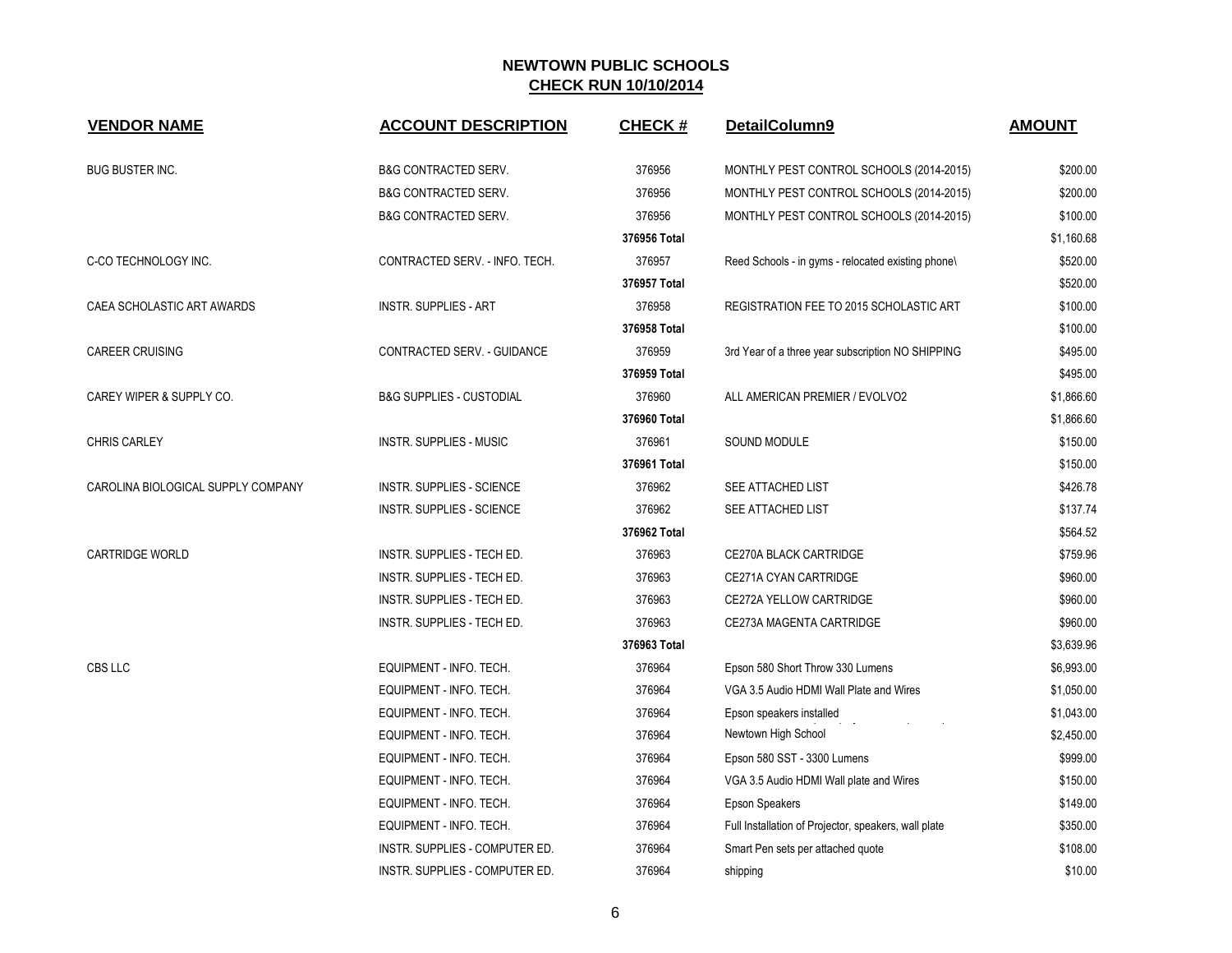| <b>VENDOR NAME</b>                   | <b>ACCOUNT DESCRIPTION</b>       | <b>CHECK#</b> | DetailColumn9                             | <b>AMOUNT</b> |
|--------------------------------------|----------------------------------|---------------|-------------------------------------------|---------------|
| CBS LLC                              | <b>SUPPLIES - LIBRARY</b>        | 376964        | INSTALL PROJECTOR IN ROOM B233 AND SCI    | \$3,296.00    |
|                                      |                                  | 376964 Total  |                                           | \$16,598.00   |
| <b>CECA</b>                          | STAFF TRAIN. - CLASSROOM         | 376965        | CECA 10-20-2014                           | \$130.00      |
|                                      | CONTRACTED SERV. - LIBRARY       | 376965        | CECA 10-20-2014                           | \$130.00      |
|                                      | STAFF TRAIN. - COMPUTER ED.      | 376965        | CECA 10-20-2014                           | \$260.00      |
|                                      | STAFF TRAIN. - COMPUTER ED.      | 376965        | CECA 10-20-2014                           | \$130.00      |
|                                      | MEMBERSHIPS - INFO. TECH.        | 376965        | CECA 10-20-2014                           | \$130.00      |
|                                      |                                  | 376965 Total  |                                           | \$780.00      |
| CED                                  | <b>B&amp;G SUPPLIES - MAINT.</b> | 376966        | LAMPS / RECEPTACLES - ELECTRICAL SUPPLIES | \$469.50      |
|                                      | <b>B&amp;G SUPPLIES - MAINT.</b> | 376966        | LAMPS / RECEPTACLES - ELECTRICAL SUPPLIES | \$1,239.57    |
|                                      | <b>B&amp;G SUPPLIES - MAINT.</b> | 376966        | LAMPS / RECEPTACLES - ELECTRICAL SUPPLIES | \$294.72      |
|                                      | <b>B&amp;G SUPPLIES - MAINT.</b> | 376966        | LAMPS / RECEPTACLES - ELECTRICAL SUPPLIES | \$525.00      |
|                                      | <b>B&amp;G SUPPLIES - MAINT.</b> | 376966        | LAMPS / RECEPTACLES - ELECTRICAL SUPPLIES | \$91.00       |
|                                      | <b>B&amp;G SUPPLIES - MAINT.</b> | 376966        | LAMPS / RECEPTACLES - ELECTRICAL SUPPLIES | \$1,774.20    |
|                                      | <b>B&amp;G SUPPLIES - MAINT.</b> | 376966        | LAMPS / RECEPTACLES - ELECTRICAL SUPPLIES | \$149.24      |
|                                      | <b>B&amp;G SUPPLIES - MAINT.</b> | 376966        | LAMPS / RECEPTACLES - ELECTRICAL SUPPLIES | \$1,285.52    |
|                                      |                                  | 376966 Total  |                                           | \$5,828.75    |
| <b>CHARTER COMMUNICATIONS</b>        | <b>TELEPHONE &amp; CABLE</b>     | 376967        | <b>SERVICES 2014/15</b>                   | \$2,444.79    |
|                                      |                                  | 376967 Total  |                                           | \$2,444.79    |
| CLASSROOM DIRECT/SCHOOL SPECIALTY    | <b>INSTR. SUPPLIES - ENGLISH</b> | 376968        | 9141864424 School Planner(tressa)         | \$24.70       |
|                                      | <b>INSTR. SUPPLIES - ENGLISH</b> | 376968        | 9141864424 School Planner(tressa)         | \$46.70       |
|                                      | <b>INSTR. SUPPLIES - ENGLISH</b> | 376968        | 9-1468634-424 Calendar                    | \$217.40      |
|                                      | <b>INSTR. SUPPLIES - ENGLISH</b> | 376968        | 9-1481867-424 Classroom Planner           | \$32.70       |
|                                      | <b>INSTR. SUPPLIES - ENGLISH</b> | 376968        | 9-1481900-424 Classroom Planner           | \$29.70       |
|                                      | <b>INSTR. SUPPLIES - ENGLISH</b> | 376968        | 9010387-424 Stapler                       | \$48.87       |
|                                      |                                  | 376968 Total  |                                           | \$400.07      |
| CONN JUNIOR REPUBLIC INC             | TUITION - OUT-OF-DISTRICT        | 376969        | TUITION - OUT-OF-DISTRICT                 | \$225.00      |
|                                      | TUITION - OUT-OF-DISTRICT        | 376969        | TUITION - OUT-OF-DISTRICT                 | \$968.85      |
|                                      |                                  | 376969 Total  |                                           | \$1,193.85    |
| <b>CONNECTICUT LIGHT &amp; POWER</b> | ELECTRICITY - H.                 | 376970        | ELEC 51084633023                          | \$2,990.71    |
|                                      | ELECTRICITY - S.H.               | 376970        | ELEC 51934736059                          | \$8,688.34    |
|                                      | ELECTRICITY - S.H.               | 376970        | ELEC 51922733035                          | \$70.47       |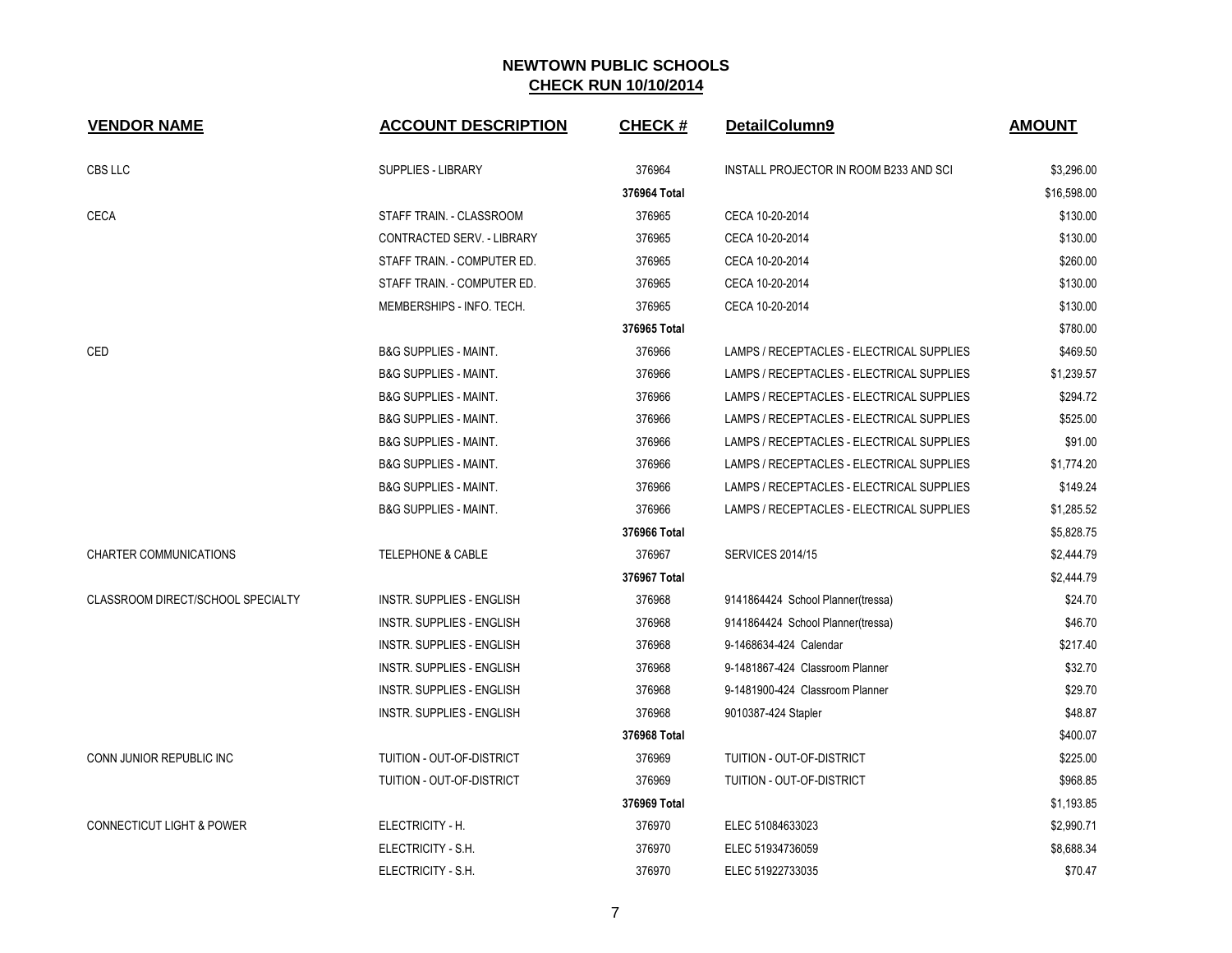| <b>VENDOR NAME</b>                   | <b>ACCOUNT DESCRIPTION</b>  | <b>CHECK#</b> | DetailColumn9                                    | <b>AMOUNT</b> |
|--------------------------------------|-----------------------------|---------------|--------------------------------------------------|---------------|
| <b>CONNECTICUT LIGHT &amp; POWER</b> | ELECTRICITY - M.G.          | 376970        | ELEC 51171733009                                 | \$2,482.68    |
|                                      | ELECTRICITY - HOM.          | 376970        | ELEC 51844633024                                 | \$5,050.24    |
|                                      | ELECTRICITY - RIS.          | 376970        | ELEC 51324453075                                 | \$11,822.53   |
|                                      | ELECTRICITY - H.S.          | 376970        | ELEC 51223253097                                 | \$39.15       |
|                                      | ELECTRICITY - H.S.          | 376970        | ELEC 51318375011                                 | \$129.87      |
|                                      | ELECTRICITY - H.S.          | 376970        | ELEC 51356633040                                 | \$101.31      |
|                                      | ELECTRICITY - H.S.          | 376970        | ELEC 51418253076                                 | \$26,631.83   |
|                                      |                             | 376970 Total  |                                                  | \$58,007.13   |
| CPI (CRISIS PREVENTION INTERVENTION) | STAFF TRAIN. - PUPIL SERV.  | 376971        | CPI CRISIS PREVENTION BOOKLETS                   | \$1,079.00    |
|                                      | STAFF TRAIN. - PUPIL SERV.  | 376971        | INITIAL BOOKLETS CPI TRAINING                    | \$1,439.00    |
|                                      |                             | 376971 Total  |                                                  | \$2,518.00    |
| <b>CRA</b>                           | STAFF TRAIN. - READING      | 376972        | Registration                                     | \$320.00      |
|                                      |                             | 376972 Total  |                                                  | \$320.00      |
| CRA                                  | STAFF TRAIN. - ENGLISH      | 376973        | Registration                                     | \$320.00      |
|                                      |                             | 376973 Total  |                                                  | \$320.00      |
| <b>CRA</b>                           | STAFF TRAIN. - CLASSROOM    | 376974        | Registration                                     | \$150.00      |
|                                      |                             | 376974 Total  |                                                  | \$150.00      |
| <b>CREATIVE MUSIC &amp; ARTS LLC</b> | <b>REPAIRS - MUSIC</b>      | 376975        | CELLO CLEANING                                   | \$60.00       |
|                                      | <b>REPAIRS - MUSIC</b>      | 376975        | <b>VIOLIN CLEANING AND REPAIR</b>                | \$45.00       |
|                                      | <b>REPAIRS - MUSIC</b>      | 376975        | <b>VIOLIN TUNING PEGS</b>                        | \$55.00       |
|                                      | <b>REPAIRS - MUSIC</b>      | 376975        | STUDENT BASS REPAIR                              | \$45.00       |
|                                      | <b>REPAIRS - MUSIC</b>      | 376975        | STUDENT CELLO REPAIRS                            | \$60.00       |
|                                      | <b>REPAIRS - MUSIC</b>      | 376975        | STUDENT CELLO REPAIRS                            | \$60.00       |
|                                      | <b>REPAIRS - MUSIC</b>      | 376975        | <b>STRING REPAIRS</b>                            | \$150.00      |
|                                      | <b>REPAIRS - MUSIC</b>      | 376975        | <b>GENERAL STRING REPAIRS</b>                    | \$45.00       |
|                                      |                             | 376975 Total  |                                                  | \$520.00      |
| <b>CREC</b>                          | STAFF TRAIN. - CLASSROOM    | 376976        | <b>REGISTRATION FEE</b>                          | \$85.00       |
|                                      |                             | 376976 Total  |                                                  | \$85.00       |
| <b>CRYSTAL ROCK</b>                  | INSTR. SUPPLIES - CLASSROOM | 376977        | Delivery of 15 5-gallon Water Bottles, per month | \$87.00       |
|                                      | INSTR. SUPPLIES - CLASSROOM | 376977        | Ten months rental of water cooler/heater,        | \$3.00        |
|                                      |                             | 376977 Total  |                                                  | \$90.00       |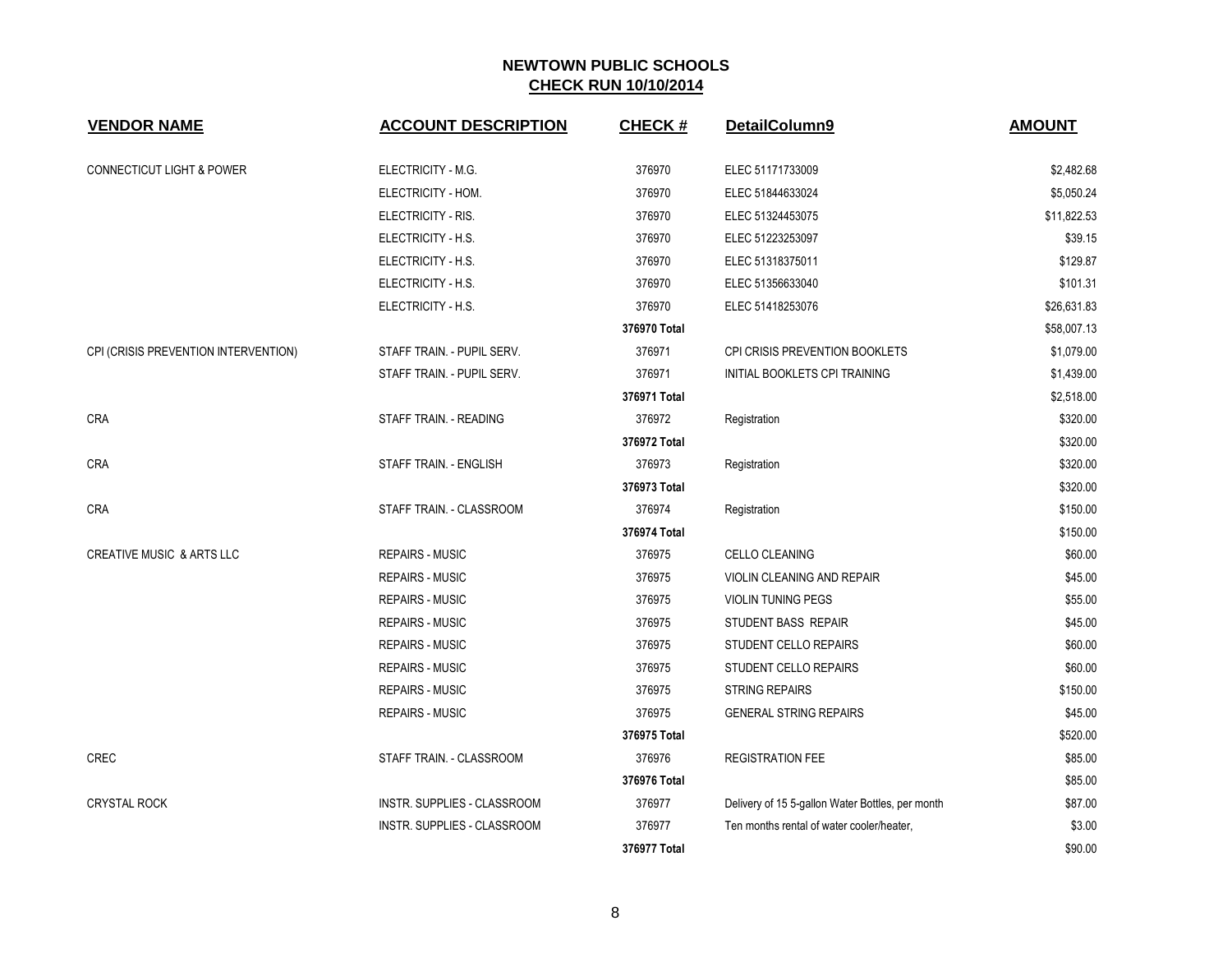| <b>VENDOR NAME</b>               | <b>ACCOUNT DESCRIPTION</b>      | <b>CHECK#</b> | DetailColumn9                               | <b>AMOUNT</b> |
|----------------------------------|---------------------------------|---------------|---------------------------------------------|---------------|
| <b>CTAHPERD</b>                  | STAFF TRAIN. - CLASSROOM        | 376978        | <b>REGISTRATION FEE</b>                     | \$550.00      |
|                                  |                                 | 376978 Total  |                                             | \$550.00      |
|                                  | STAFF TRAIN. - P.E.             | 376979        | Registrations                               | \$560.00      |
|                                  |                                 | 376979 Total  |                                             | \$560.00      |
| <b>CTCEF</b>                     | STAFF TRAIN. - SUPER.           | 376980        | <b>REGISTRANTS FEE</b>                      | \$125.00      |
|                                  |                                 | 376980 Total  |                                             | \$125.00      |
| <b>KATIE CURRA</b>               | PROF. SERV. - SP/HEAR.          | 376981        | PROF. SERV. - SP/HEAR.                      | \$1,450.00    |
|                                  |                                 | 376981 Total  |                                             | \$1,450.00    |
| CUTTING EDGE HOME SERVICES LLC   | <b>B&amp;G CONTRACTED SERV.</b> | 376982        | <b>WEEKLY GRASS CUTTING - RIS</b>           | \$855.00      |
|                                  |                                 | 376982 Total  |                                             | \$855.00      |
| DALENE HARDWOOD FLOORING CO INC. | <b>B&amp;G CONTRACTED SERV.</b> | 376983        | SAND / RESEAL GYM FLOOR - NMS               | \$11,268.00   |
|                                  |                                 | 376983 Total  |                                             | \$11,268.00   |
| DATTCO INC.                      | STUDENT TRAVEL - MUSIC          | 376984        | MARCHING BAND TO METLIFE STADIUM            | \$4,485.00    |
|                                  |                                 | 376984 Total  |                                             | \$4,485.00    |
| NATHALIE DE BRANTES              | INSTR. SUPPLIES - CLASSROOM     | 376985        | COFFEE FOR OPEN HOUSE                       | \$115.06      |
|                                  | INSTR. SUPPLIES - CLASSROOM     | 376985        | MEMBERSHIP & ADVISORY                       | \$380.83      |
|                                  |                                 | 376985 Total  |                                             | \$495.89      |
| <b>DECKWORKS LLC</b>             | <b>B&amp;G CONTRACTED SERV.</b> | 376986        | POWER WASH / PAINT STADIUM BLEACHERS        | \$8,000.00    |
|                                  | B. & G. IMPROVE - HOM.          | 376986        | REPAINT GYM WALLS / DOORS - HOM             | \$20,000.00   |
|                                  | B. & G. IMPROVE - HOM.          | 376986        | REPAINT CLASSROOMS / HALLWAYS - HOM         | \$20,000.00   |
|                                  | B. & G. IMPROVE - M.S.          | 376986        | REPAIR / PAINT BATHROOM WALLS - NMS         | \$4,200.00    |
|                                  | B. & G. REPAIRS - RIS.          | 376986        | <b>REPAINT GYM FLOOR STRIPING - RIS</b>     | \$2,100.00    |
|                                  | B. & G. REPAIRS - RIS.          | 376986        | REPAINT COURTYARD DOORS / FRAMES - RIS      | \$1,600.00    |
|                                  | B. & G. REPAIRS - H.S.          | 376986        | <b>REPAINT FRONT ENTRANCE LINTELS - NHS</b> | \$1,400.00    |
|                                  |                                 | 376986 Total  |                                             | \$57,300.00   |
| DELL MARKETING L.P.              | EQUIPMENT - INFO. TECH.         | 376987        | OptiPlex 3020 SFF, 4GB 1600 MHz, 500GB.     | \$18,000.00   |
|                                  |                                 | 376987 Total  |                                             | \$18,000.00   |
| <b>DIRECT ENERGY BUSINESS</b>    | ELECTRICITY - H.                | 376988        | ELEC 1130804                                | \$2,411.50    |
|                                  | ELECTRICITY - M.G.              | 376988        | ELEC 1130805                                | \$24.24       |
|                                  | ELECTRICITY - M.G.              | 376988        | ELEC 1130806                                | \$2,138.03    |
|                                  | ELECTRICITY - H.S.              | 376988        | ELEC 1130807                                | \$1.55        |
|                                  |                                 | 376988 Total  |                                             | \$4,575.32    |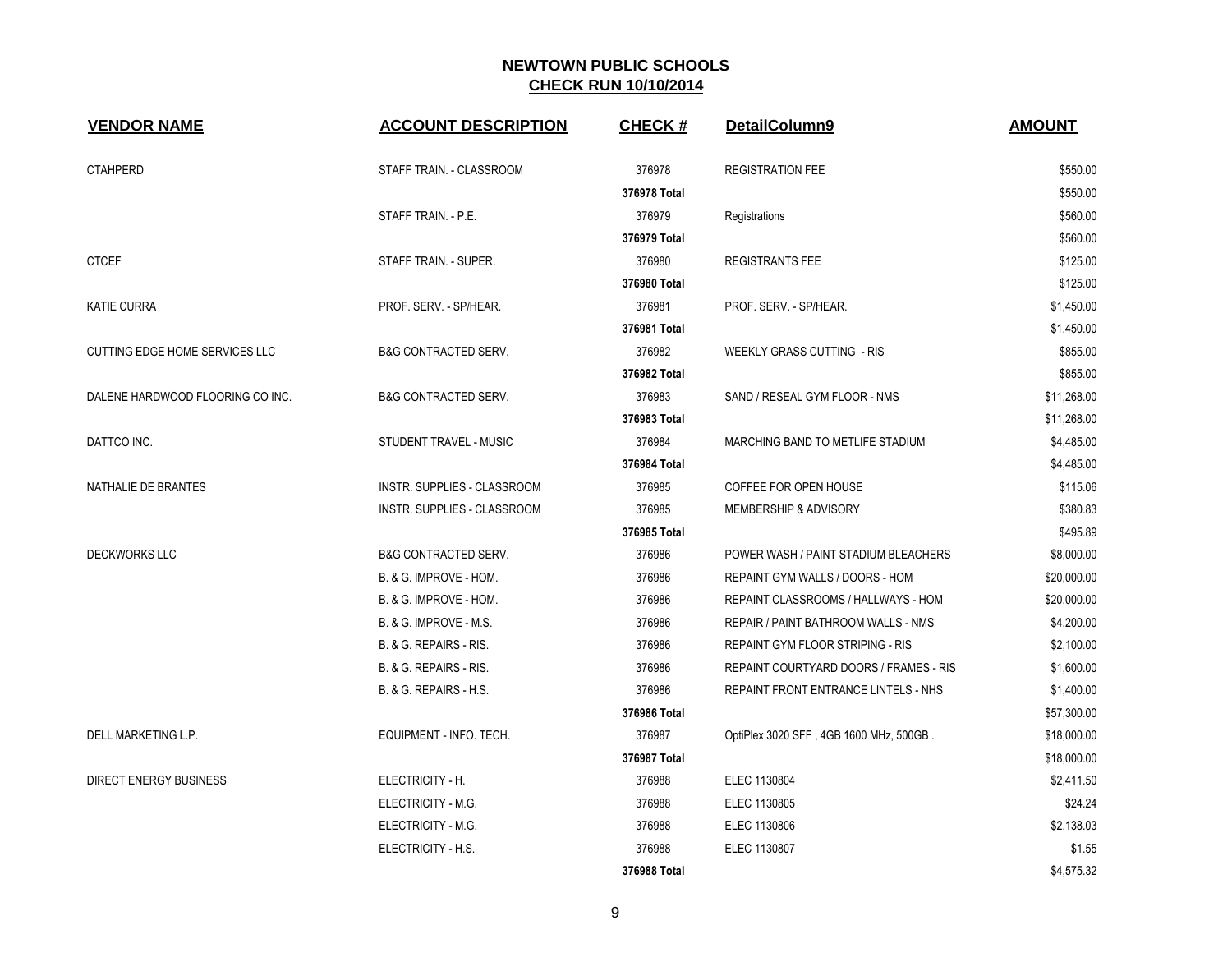| <b>VENDOR NAME</b>                       | <b>ACCOUNT DESCRIPTION</b>        | <b>CHECK#</b> | DetailColumn9                                 | <b>AMOUNT</b> |
|------------------------------------------|-----------------------------------|---------------|-----------------------------------------------|---------------|
| <b>KURT ECKHARDT</b>                     | <b>INSTR. SUPPLIES - MUSIC</b>    | 376989        | JAZZ CD'S & PERCUSSION CLAMPS                 | \$396.85      |
|                                          |                                   | 376989 Total  |                                               | \$396.85      |
| JASON K. EDWARDS                         | INSTR. SUPPLIES - SPORTS          | 376990        | MIC RECEIVER REPLACEMENT                      | \$29.48       |
|                                          |                                   | 376990 Total  |                                               | \$29.48       |
| <b>EXCEL TUTORING LLC</b>                | <b>TUTORS - HOMEBOUND</b>         | 376991        | <b>TUTORS - HOMEBOUND</b>                     | \$1,390.00    |
|                                          |                                   | 376991 Total  |                                               | \$1,390.00    |
| FEDEX                                    | POSTAGE - BUS. SERV.              | 376992        | SERV 09/22/2014                               | \$22.35       |
|                                          |                                   | 376992 Total  |                                               | \$22.35       |
| KATHLEEN FERGUSON                        | INSTR. SUPPLIES - WORLD LANG.     | 376993        | STIPEND FOR CHINESE GUEST TEACHER             | \$150.00      |
|                                          |                                   | 376993 Total  |                                               | \$150.00      |
| FINDTAPE.COM LLC                         | INSTR. SUPPLIES - TECH. ED        | 376994        | Mixed case of Shurtape PC-600 General Purpose | \$665.06      |
|                                          | <b>INSTR. SUPPLIES - TECH. ED</b> | 376994        | Shipping charge                               | \$61.28       |
|                                          |                                   | 376994 Total  |                                               | \$726.34      |
| <b>FISHER SCIENTIFIC</b>                 | INSTR. SUPPLIES - SCIENCE         | 376995        | SEE ATTACHED                                  | \$127.84      |
|                                          |                                   | 376995 Total  |                                               | \$127.84      |
| LORRAINE D. FOSTER DAY SCHOOL            | TUITION - OUT-OF-DISTRICT         | 376996        | TUITION - OUT-OF-DISTRICT                     | \$5,092.50    |
|                                          |                                   | 376996 Total  |                                               | \$5,092.50    |
| THE FOUNDATION SCHOOL                    | <b>TUITION - OUT-OF-DISTRICT</b>  | 376997        | TUITION - OUT-OF-DISTRICT                     | \$25,200.00   |
|                                          |                                   | 376997 Total  |                                               | \$25,200.00   |
| <b>FREY SCIENTIFIC</b>                   | INSTR. SUPPLIES - SCIENCE         | 376998        | ADAM BALANCE, 600 G CAPACITY                  | \$1,410.50    |
|                                          |                                   | 376998 Total  |                                               | \$1,410.50    |
| GATES FLAG & BANNER CO. INC.             | <b>REPAIRS - SPORTS</b>           | 376999        | NEW DOORS AND HARDWARE REPAIRS-               | \$510.45      |
|                                          |                                   | 376999 Total  |                                               | \$510.45      |
| DR. LINDA A. GEJDA                       | STAFF TRAVEL - SUPER.             | 377000        | OCT 2014 MONTHLY EXPENSE & TRAVEL             | \$300.00      |
|                                          |                                   | 377000 Total  |                                               | \$300.00      |
| GLOBAL MECHANICAL LLC                    | B. & G. REPAIRS - H.S.            | 377001        | <b>HVAC REPAIRS - NHS</b>                     | \$2,445.00    |
|                                          | B. & G. REPAIRS - H.S.            | 377001        | <b>HVAC REPAIRS - NHS</b>                     | \$1,948.92    |
|                                          | B. & G. REPAIRS - H.S.            | 377001        | <b>HVAC REPAIRS - NHS</b>                     | \$3,530.00    |
|                                          |                                   | 377001 Total  |                                               | \$7,923.92    |
| <b>GOLDIE AND LIBRO MUSIC CENTER LLC</b> | <b>REPAIRS - MUSIC</b>            | 377002        | <b>INSTRUMENT REPAIRS</b>                     | \$345.00      |
|                                          | <b>REPAIRS - MUSIC</b>            | 377002        | <b>INSTRUMENT REPAIRS</b>                     | \$275.00      |
|                                          | <b>REPAIRS - MUSIC</b>            | 377002        | <b>INSTRUMENT REPAIRS</b>                     | \$495.00      |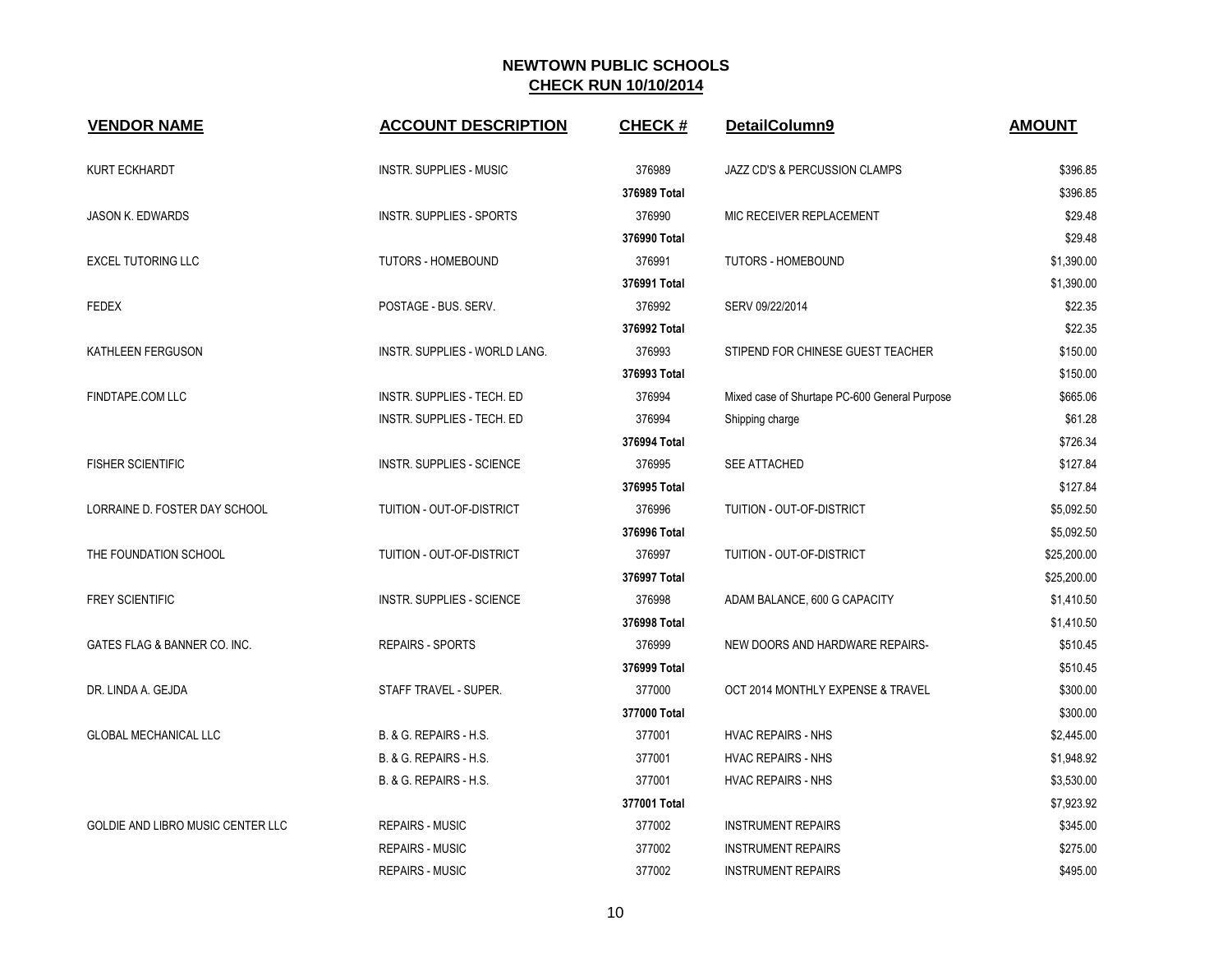| <b>VENDOR NAME</b>                | <b>ACCOUNT DESCRIPTION</b>          | <b>CHECK#</b> | DetailColumn9                                   | <b>AMOUNT</b> |
|-----------------------------------|-------------------------------------|---------------|-------------------------------------------------|---------------|
| GOLDIE AND LIBRO MUSIC CENTER LLC | <b>REPAIRS - MUSIC</b>              | 377002        | <b>INSTRUMENT REPAIRS</b>                       | \$395.00      |
|                                   |                                     | 377002 Total  |                                                 | \$1,510.00    |
| <b>GOPHER</b>                     | <b>INSTR. SUPPLIES - P.E.</b>       | 377003        | BOWLING BALLS- BASKETBALL SET SOCCER BALLS      | \$210.84      |
|                                   |                                     | 377003 Total  |                                                 | \$210.84      |
| <b>CATHARINE GORALSKI</b>         | STAFF TRAIN. - STAFF DEVELOP.       | 377004        | <b>CES TRAINING</b>                             | \$75.00       |
|                                   | STAFF TRAIN. - STAFF DEVELOP.       | 377004        | TITLE IX REG FEE                                | \$85.00       |
|                                   |                                     | 377004 Total  |                                                 | \$160.00      |
| GOVCONNECTION, INC.               | INSTR. SUPPLIES - CLASSROOM         | 377005        | 51A BLACK CARTRIDGES-3PAKS                      | \$439.95      |
|                                   | REPAIRS - INFO. TECH.               | 377005        | RBC6 - replacement battery for SU1000           | \$140.14      |
|                                   | INSTR. SUPPLIES - INFO. TECH.       | 377005        | Protect It Surge Protector 8 outlet 25 ft.      | \$295.00      |
|                                   |                                     | 377005 Total  |                                                 | \$875.09      |
| <b>GRAINGER</b>                   | B. & G. REPAIRS - M.S.              | 377006        | A-WING BATHROOM / FLOOR DRAINS - NMS            | \$276.46      |
|                                   | B. & G. REPAIRS - M.S.              | 377006        | A-WING BATHROOM / FLOOR DRAINS - NMS            | \$18.55       |
|                                   | <b>B&amp;G SUPPLIES - MAINT.</b>    | 377006        | TAPE, TOOL BAG, HANDHELD VAC, PLIERS, DOOR STOP | \$53.72       |
|                                   | <b>B&amp;G SUPPLIES - MAINT.</b>    | 377006        | TAPE, TOOL BAG, HANDHELD VAC, PLIERS, DOOR STOP | \$320.93      |
|                                   | <b>B&amp;G SUPPLIES - MAINT.</b>    | 377006        | TAPE, TOOL BAG, HANDHELD VAC, PLIERS, DOOR STOP | \$183.84      |
|                                   | <b>B&amp;G SUPPLIES - MAINT.</b>    | 377006        | TAPE, TOOL BAG, HANDHELD VAC, PLIER             | \$11.28       |
|                                   | <b>B&amp;G SUPPLIES - MAINT.</b>    | 377006        | TAPE, TOOL BAG, HANDHELD VAC, PLIERS, DOOR STOP | \$130.14      |
|                                   |                                     | 377006 Total  |                                                 | \$994.92      |
| STEPHANIE GREAVES                 | STAFF TRAVEL - PUPIL SERV.          | 377007        | TRAVEL JULY - SEPT 2014                         | \$91.00       |
|                                   |                                     | 377007 Total  |                                                 | \$91.00       |
| <b>JENNY GRUSTAS</b>              | MEMBERSHIPS - GUIDANCE              | 377008        | MEMBERSHIP DUE'S                                | \$179.00      |
|                                   |                                     | 377008 Total  |                                                 | \$179.00      |
| HAT CITY PAPER & SUPPLY CO.       | <b>B&amp;G SUPPLIES - CUSTODIAL</b> | 377009        | LINERS, HAND CLEANER - CUST SUPPLIES            | \$3,051.03    |
|                                   |                                     | 377009 Total  |                                                 | \$3,051.03    |
| <b>HEINEMANN</b>                  | STAFF TRAIN. - READING              | 377010        | Pre-Order Fountal & Pinnell Leveled Literacy    | \$4,750.00    |
|                                   | STAFF TRAIN. - READING              | 377010        | Estimated shipping                              | \$380.00      |
|                                   |                                     | 377010 Total  |                                                 | \$5,130.00    |
| MICHELLE N. HOLMES - TRUSTEE      | PROF. SERV. - SUPER.                | 377011        | H&L FILE #42-14714                              | \$22,500.00   |
|                                   |                                     | 377011 Total  |                                                 | \$22,500.00   |
| HOMETOWN TOOL LLC                 | <b>B&amp;G SUPPLIES - CUSTODIAL</b> | 377012        | CUSTODIAN UNIFORM (2014-2015)                   | \$20.00       |
|                                   | <b>B&amp;G SUPPLIES - CUSTODIAL</b> | 377012        | CUSTODIAN UNIFORM (2014-2015)                   | \$30.00       |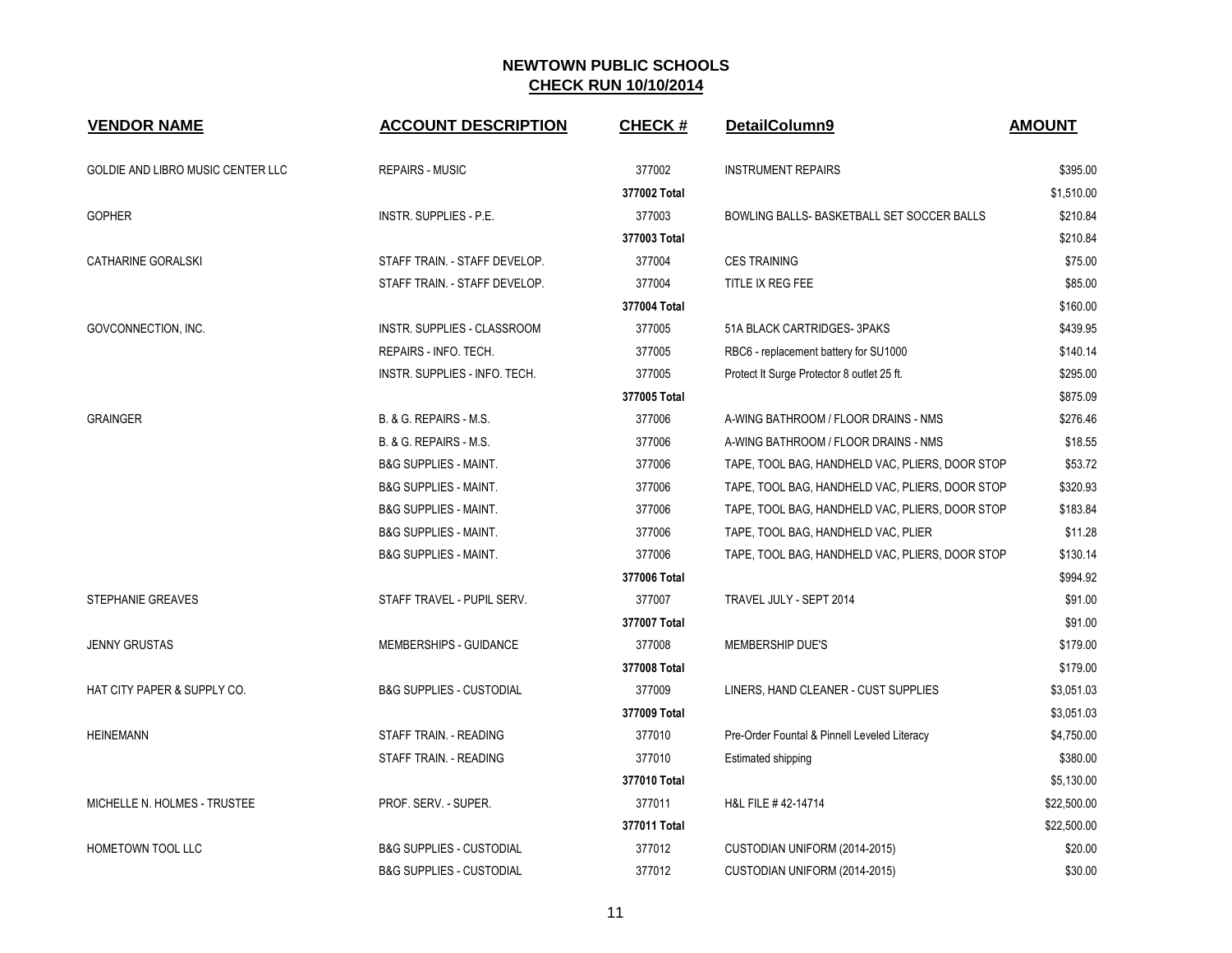| <b>VENDOR NAME</b>                | <b>ACCOUNT DESCRIPTION</b>          | <b>CHECK#</b> | DetailColumn9                         | <b>AMOUNT</b> |
|-----------------------------------|-------------------------------------|---------------|---------------------------------------|---------------|
| HOMETOWN TOOL LLC                 | <b>B&amp;G SUPPLIES - CUSTODIAL</b> | 377012        | CUSTODIAN UNIFORM (2014-2015)         | \$745.00      |
|                                   | <b>B&amp;G SUPPLIES - MAINT.</b>    | 377012        | BATTERY OPERATED FAN - MAINT SUPPLIES | \$159.00      |
|                                   |                                     | 377012 Total  |                                       | \$954.00      |
| HUGH'S MECHANICAL EQUIPTMENT LLC  | B. & G. IMPROVE - M.G.              | 377013        | REPLACE OIL LINES PER CODE - MG       | \$14,100.00   |
|                                   |                                     | 377013 Total  |                                       | \$14,100.00   |
| INTERNATIONAL READING ASSOCIATION | MEMBERSHIPS - CLASSROOM             | 377014        | Individual Membership Renewal         | \$39.00       |
|                                   | MEMBERSHIPS - CLASSROOM             | 377014        | The Reading Teacher Online Membership | \$24.00       |
|                                   |                                     | 377014 Total  |                                       | \$63.00       |
| <b>ISTE</b>                       | STAFF TRAIN. - COMPUTER ED.         | 377015        | Conference registration               | \$277.00      |
|                                   | MEMBERSHIPS - COMPUTER ED.          | 377015        | Membership renewal fee.               | \$105.00      |
|                                   |                                     | 377015 Total  |                                       | \$382.00      |
| <b>KRISTEN JACKSON</b>            | STAFF TRAVEL - PUPIL SERV.          | 377016        | TRAVEL 07/07/14-09/19/14              | \$171.58      |
|                                   |                                     | 377016 Total  |                                       | \$171.58      |
| LISA JOHNS                        | STAFF TRAVEL - INFO. TECH.          | 377017        | TRAVEL SEPT 2014                      | \$89.04       |
|                                   |                                     | 377017 Total  |                                       | \$89.04       |
| <b>KRISTOFER KELSO</b>            | <b>INSTR. SUPPLIES - CLASSROOM</b>  | 377018        | <b>NEASC MEETING</b>                  | \$10.46       |
|                                   |                                     | 377018 Total  |                                       | \$10.46       |
| KLINGBERG FAMILY CENTERS INC.     | TUITION - OUT-OF-DISTRICT           | 377019        | TUITION - OUT-OF-DISTRICT             | \$8,496.43    |
|                                   |                                     | 377019 Total  |                                       | \$8,496.43    |
| PAM KOHN                          | INSTR. SUPPLIES - READING           | 377020        | assor supplies                        | \$634.04      |
|                                   |                                     | 377020 Total  |                                       | \$634.04      |
| <b>LAND JET</b>                   | STUDENT TRAVEL - MUSIC              | 377021        | <b>MARCHING BAND TO MARYLAND</b>      | \$11.934.00   |
|                                   |                                     | 377021 Total  |                                       | \$11,934.00   |
| LEAHY'S FUELS INC.                | PROPANE & NATURAL GAS - M.G.        | 377022        | PROPANE 56117G                        | \$105.75      |
|                                   | PROPANE & NATURAL GAS - H.S.        | 377022        | PROPANE 97208G                        | \$962.45      |
|                                   |                                     | 377022 Total  |                                       | \$1,068.20    |
| <b>LEARNING A-Z</b>               | INSTR. SUPPLIES - CLASSROOM         | 377023        | Renewal of Reading A-Z.com, one year  | \$99.95       |
|                                   |                                     | 377023 Total  |                                       | \$99.95       |
| LITTLE SCIENTISTS LLC             | INSTR. SUPPLIES - CLASSROOM         | 377024        | Refill Kits for Sand & Soil           | \$600.00      |
|                                   | INSTR. SUPPLIES - CLASSROOM         | 377024        | shipping                              | \$75.00       |
|                                   | INSTR. SUPPLIES - CLASSROOM         | 377024        | Sand or Soil Refill Kits, Grade 2     | \$600.00      |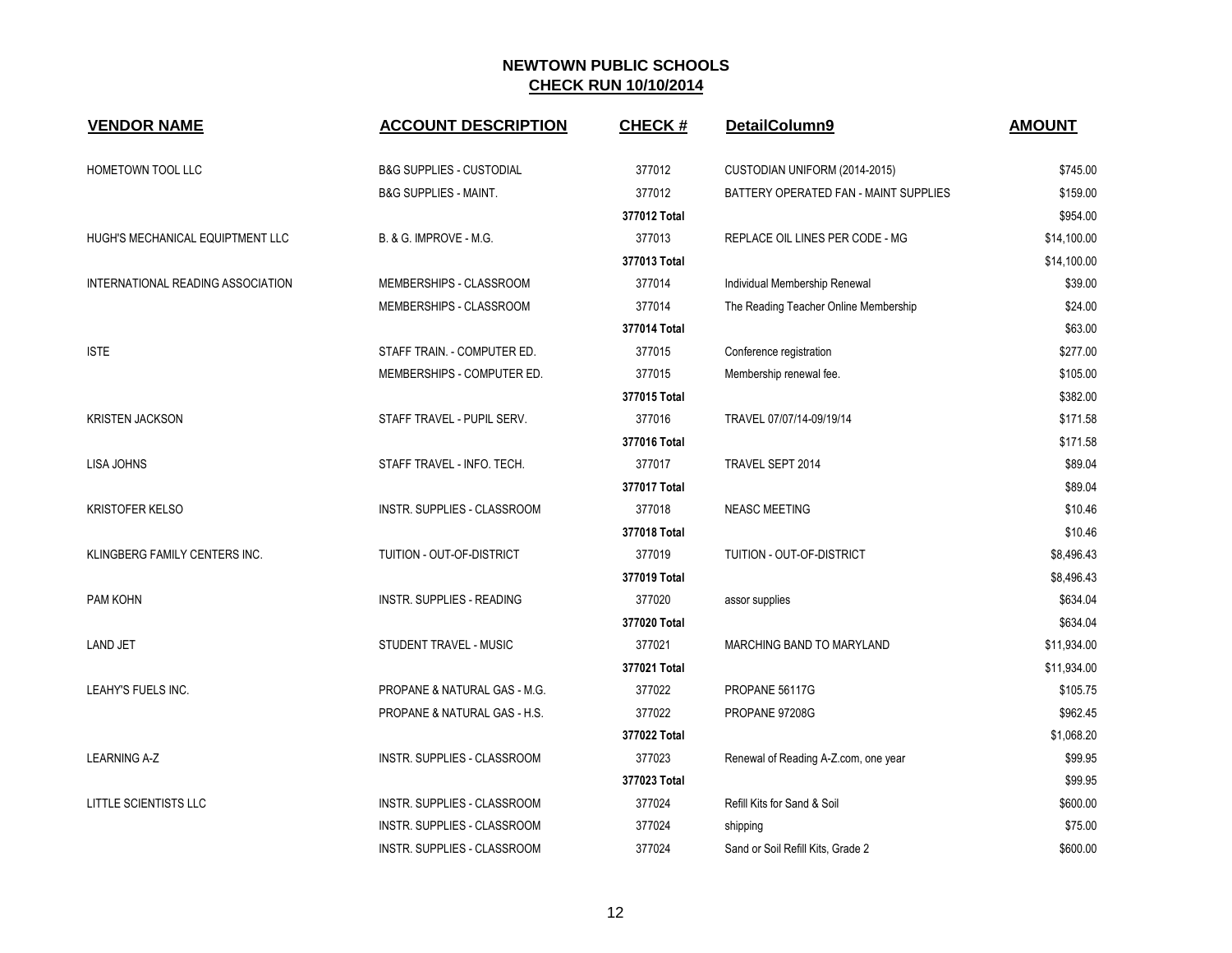| <b>VENDOR NAME</b>      | <b>ACCOUNT DESCRIPTION</b>       | <b>CHECK#</b> | DetailColumn9                              | <b>AMOUNT</b> |
|-------------------------|----------------------------------|---------------|--------------------------------------------|---------------|
| LITTLE SCIENTISTS LLC   | INSTR. SUPPLIES - CLASSROOM      | 377024        | Shipping and Handling charges              | \$60.00       |
|                         |                                  | 377024 Total  |                                            | \$1,335.00    |
| LUCK'S MUSIC LIBRARY    | INSTR. SUPPLIES - MUSIC          | 377025        | POLAR EXPRESS                              | \$40.50       |
|                         | <b>INSTR. SUPPLIES - MUSIC</b>   | 377025        | POLONAISE MILITAIRE CHOPIN LONGFIELD       | \$40.50       |
|                         | <b>INSTR. SUPPLIES - MUSIC</b>   | 377025        | CORONATION MARCH MEYERBEER FISHBURN        | \$45.00       |
|                         | INSTR. SUPPLIES - MUSIC          | 377025        | <b>SHIPPING</b>                            | \$10.67       |
|                         |                                  | 377025 Total  |                                            | \$136.67      |
| WILLIAM V. MACGILL & CO | MEDICAL SUPPLIES - NONPUBLIC     | 377026        | penlight-1290-                             | \$33.98       |
|                         | MEDICAL SUPPLIES - M.S.          | 377026        | #1483 gallon refill Dial Soap/MS, ST.R, MG | \$60.87       |
|                         | MEDICAL SUPPLIES - M.S.          | 377026        | #1481 SMALL DIAL SOAP 7.5 OUNCES           | \$23.84       |
|                         | MEDICAL SUPPLIES - M.S.          | 377026        | #1633 peppermint tums/MS                   | \$6.68        |
|                         | MEDICAL SUPPLIES - M.S.          | 377026        | #1909 tampons- 1 case/500 / no ship        | \$95.46       |
|                         |                                  | 377026 Total  |                                            | \$220.83      |
| DR. ANA PAULA MACHADO   | MEDICAL ADVISOR - HEALTH ADMIN   | 377027        | MEDICAL ADVISOR - HEALTH ADMIN             | \$833.34      |
|                         |                                  | 377027 Total  |                                            | \$833.34      |
| W.B. MASON., INC        | OFF. SUPPLIES - BUS. SERV.       | 377028        | <b>SUPPLIES 2014/15</b>                    | \$49.96       |
|                         | OFF. SUPPLIES - BUS. SERV.       | 377028        | <b>SUPPLIES 2014/15</b>                    | (\$18.00)     |
|                         | OFF. SUPPLIES - BUS. SERV.       | 377028        | <b>SUPPLIES 2014/15</b>                    | (\$12.00)     |
|                         | OFF. SUPPLIES - BUS. SERV.       | 377028        | <b>SUPPLIES 2014/15</b>                    | \$109.99      |
|                         | OFF. SUPPLIES - BUS. SERV.       | 377028        | <b>SUPPLIES 2014/15</b>                    | \$79.99       |
|                         | OFF. SUPPLIES - BUS. SERV.       | 377028        | <b>SUPPLIES 2014/15</b>                    | (\$24.00)     |
|                         | OFF. SUPPLIES - BUS. SERV.       | 377028        | <b>SUPPLIES 2014/15</b>                    | \$37.47       |
|                         | OFF. SUPPLIES - BUS. SERV.       | 377028        | <b>SUPPLIES 2014/15</b>                    | \$15.98       |
|                         | OFF. SUPPLIES - BUS. SERV.       | 377028        | <b>SUPPLIES 2014/15</b>                    | \$18.99       |
|                         | OFF. SUPPLIES - BUS. SERV.       | 377028        | <b>SUPPLIES 2014/15</b>                    | \$135.85      |
|                         | OFF. SUPPLIES - BUS. SERV.       | 377028        | <b>SUPPLIES 2014/15</b>                    | (\$18.00)     |
|                         | OFF. SUPPLIES - BUS. SERV.       | 377028        | <b>SUPPLIES 2014/15</b>                    | \$37.47       |
|                         | <b>INSTR. SUPPLIES - SCIENCE</b> | 377028        | SEE ATTACHED                               | (\$8.95)      |
|                         | <b>INSTR. SUPPLIES - SCIENCE</b> | 377028        | SEE ATTACHED                               | \$9.00        |
|                         | <b>INSTR. SUPPLIES - SCIENCE</b> | 377028        | SEE ATTACHED                               | \$50.96       |
|                         | <b>INSTR. SUPPLIES - SCIENCE</b> | 377028        | <b>SEE ATTACHED</b>                        | \$161.28      |
|                         | INSTR. SUPPLIES - SCIENCE        | 377028        | SEE ATTACHED                               | \$69.72       |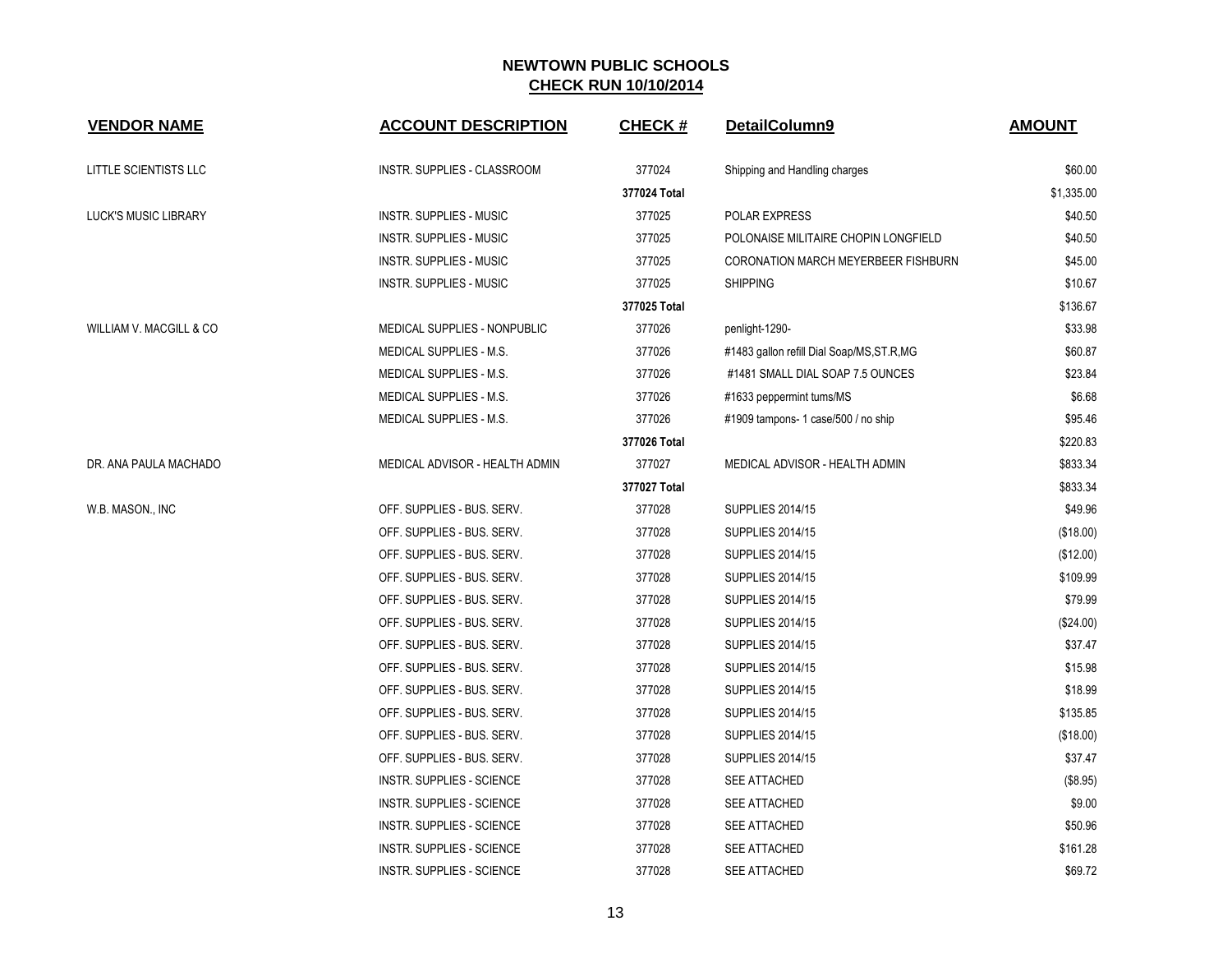| <b>VENDOR NAME</b> | <b>ACCOUNT DESCRIPTION</b>         | <b>CHECK#</b> | DetailColumn9                                        | <b>AMOUNT</b> |
|--------------------|------------------------------------|---------------|------------------------------------------------------|---------------|
| W.B. MASON., INC   | INSTR. SUPPLIES - SCIENCE          | 377028        | SEE ATTACHED                                         | \$115.27      |
|                    | <b>INSTR. SUPPLIES - SCIENCE</b>   | 377028        | <b>SEE ATTACHED</b>                                  | \$16.14       |
|                    | INSTR. SUPPLIES - SCIENCE          | 377028        | SEE ATTACHED                                         | (\$16.99)     |
|                    | INSTR. SUPPLIES - CLASSROOM        | 377028        | Cuddle Ups POC Pillows (Set of Six Colors)           | \$500.00      |
|                    | INSTR. SUPPLIES - CLASSROOM        | 377028        | Gluestix, UNV75750EA, .74 oz., CREC 201415           | \$28.80       |
|                    | INSTR. SUPPLIES - CLASSROOM        | 377028        | CREC Bid 2014-15, School Copy Paper, White & Color   | \$34.00       |
|                    | OFF. SUPPLIES - ADMIN.             | 377028        | 48 inch table top                                    | \$480.00      |
|                    | OFF. SUPPLIES - ADMIN.             | 377028        | Base Laminate                                        | \$333.00      |
|                    | <b>INSTR. SUPPLIES - ART</b>       | 377028        | Lateral File, 2 Drawer                               | \$692.00      |
|                    | INSTR. SUPPLIES - CLASSROOM        | 377028        | <b>Bulletin Board</b>                                | \$38.33       |
|                    | INSTR. SUPPLIES - CLASSROOM        | 377028        | Desk & Left Return                                   | \$1,425.00    |
|                    | INSTR. SUPPLIES - CLASSROOM        | 377028        | Bookcase 5 shelf                                     | \$525.00      |
|                    | INSTR. SUPPLIES - CLASSROOM        | 377028        | Guest Chair                                          | \$220.00      |
|                    | INSTR. SUPPLIES - CLASSROOM        | 377028        | Transport cabinet, Item TA11362430-09, colour green  | \$269.00      |
|                    | INSTR. SUPPLIES - CLASSROOM        | 377028        | Transport Cabinet, Item TA11362430-08, colour black  | \$269.00      |
|                    | INSTR. SUPPLIES - CLASSROOM        | 377028        | Shipping charge                                      | \$146.89      |
|                    | INSTR. SUPPLIES - MUSIC            | 377028        | Conference table, Item 99TB12048XXK, for music class | \$559.00      |
|                    | INSTR. SUPPLIES - ENGLISH          | 377028        | HUB16 PLAN BOOK 6 CLASS PERIODS                      | \$12.40       |
|                    | INSTR. SUPPLIES - ENGLISH          | 377028        | RIEPB6 LESSON BOOK                                   | \$11.60       |
|                    | INSTR. SUPPLIES - ENGLISH          | 377028        | AVE 11109 MULTICOLOR DIVIDERS                        | \$14.00       |
|                    | <b>INSTR. SUPPLIES - ENGLISH</b>   | 377028        | ACC72132 MAGNETIC CLIPS                              | \$39.90       |
|                    | INSTR. SUPPLIES - ENGLISH          | 377028        | ACC72133 MAGNETIC CLIPS                              | \$60.70       |
|                    | INSTR. SUPPLIES - ENGLISH          | 377028        | HUB91016 COMBINATION RECORD & PLAN BOOK              | \$19.70       |
|                    | <b>INSTR. SUPPLIES - ENGLISH</b>   | 377028        | RIEPB6 LESSON BOOK                                   | (\$11.60)     |
|                    | INSTR. SUPPLIES - ENGLISH          | 377028        | HUB91016 COMBINATION RECORD & PLAN BOOK 6 CLA        | \$11.60       |
|                    | INSTR. SUPPLIES - MUSIC            | 377028        | HP 125A CB540AD 2 PACK BLACK CARTRIDGE               | \$143.99      |
|                    | INSTR. SUPPLIES - MUSIC            | 377028        | HP 125A CE259A 3 PACKS CYAN YELLOW                   | \$196.99      |
|                    | INSTR. SUPPLIES - MUSIC            | 377028        | UNIVERSAL TAPE DISPENSER                             | \$1.76        |
|                    | INSTR. SUPPLIES - MUSIC            | 377028        | PAPERPRO STANDOUT STAPLER                            | \$7.01        |
|                    | INSTR. SUPPLIES - MUSIC            | 377028        | AA BATTERIES- 144/CT- DURMN15008BKD                  | \$129.99      |
|                    | <b>INSTR. SUPPLIES - CLASSROOM</b> | 377028        | AVE-47964 CLEAR/RED Report Covers                    | \$238.24      |
|                    | INSTR. SUPPLIES - CLASSROOM        | 377028        | CLI62617 Sheet Protectors Clear (100 per box)        | \$20.16       |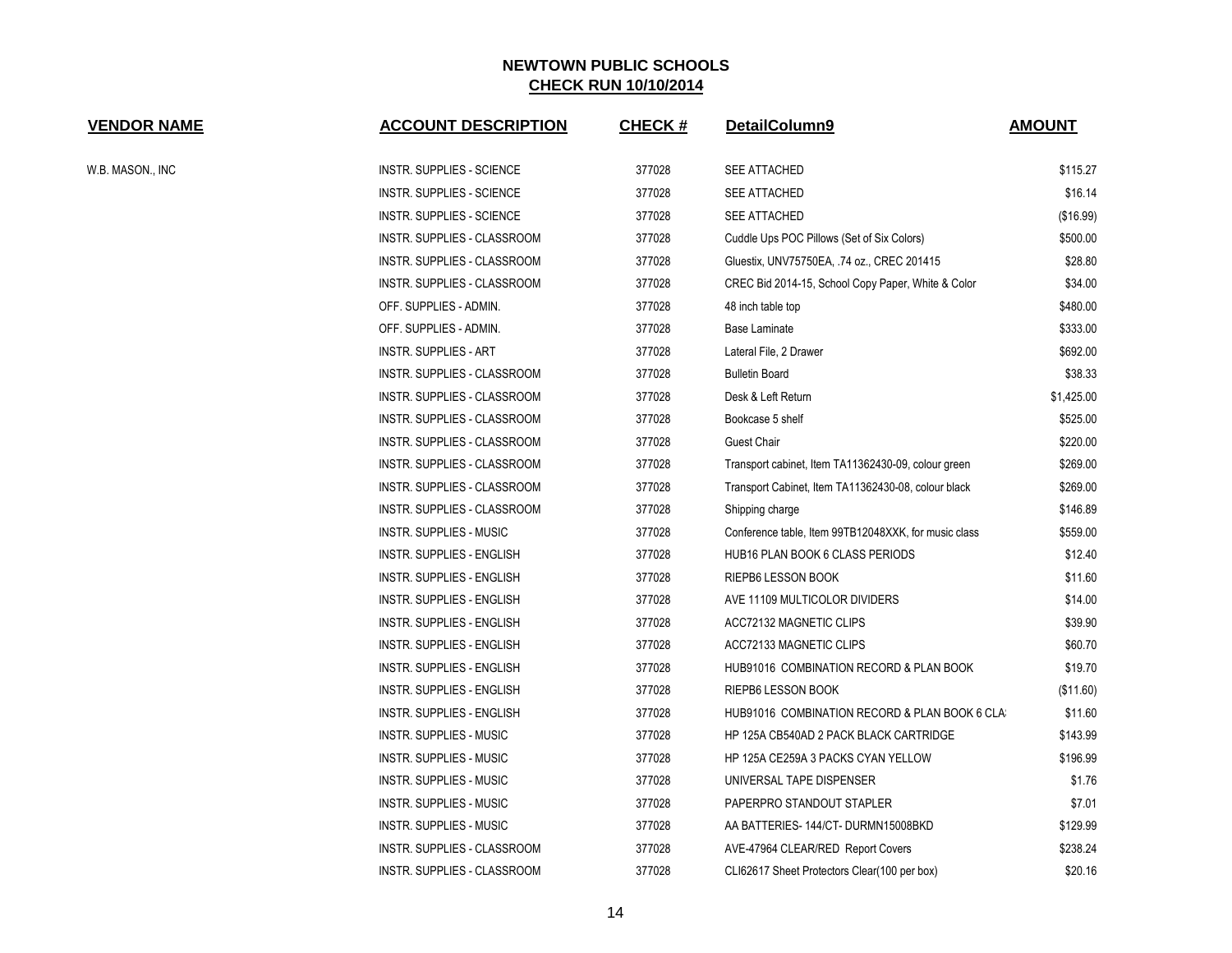| <b>VENDOR NAME</b>                   | <b>ACCOUNT DESCRIPTION</b>       | <b>CHECK#</b> | DetailColumn9                               | <b>AMOUNT</b> |
|--------------------------------------|----------------------------------|---------------|---------------------------------------------|---------------|
| W.B. MASON., INC                     | INSTR. SUPPLIES - CLASSROOM      | 377028        | AVE-75243 Clear Binder Pockets (5 per Pack) | \$82.80       |
|                                      | INSTR. SUPPLIES - CLASSROOM      | 377028        | Copy paper for two copiers #WBM21200        | \$1,213.50    |
|                                      | <b>INSTR. SUPPLIES - ENGLISH</b> | 377028        | AVE 5160 LABELS                             | \$19.87       |
|                                      | <b>INSTR. SUPPLIES - ENGLISH</b> | 377028        | AVE22804 LABELS                             | \$10.67       |
|                                      | <b>INSTR. SUPPLIES - ENGLISH</b> | 377028        | AVE5972 LABELS                              | \$10.51       |
|                                      | INSTR. SUPPLIES - TRANSITIONAL   | 377028        | PLEASE ORDER AS PER ATTACHED                | \$3.92        |
|                                      | INSTR. SUPPLIES - TRANSITIONAL   | 377028        | PLEASE ORDER AS PER ATTACHED                | \$390.81      |
|                                      | INSTR. SUPPLIES - SOC. WORKERS   | 377028        | <b>CARTRIDGES HEWCB436a</b>                 | \$159.98      |
|                                      |                                  | 377028 Total  |                                             | \$9,118.65    |
| <b>MASTRI BUILDERS LLC</b>           | B. & G. REPAIRS - RIS.           | 377029        | WIND DAMAGE TO RIDGE CAPS / SHINGLES - RIS  | \$3,040.00    |
|                                      |                                  | 377029 Total  |                                             | \$3,040.00    |
| MAYER-JOHNSON LLC                    | INSTR. SUPPLIES - SP. ED. PREK-8 | 377030        | BOARDMAKER PLUS VERSION 6 WINDLOWS          | \$399.00      |
|                                      | INSTR. SUPPLIES - SP. ED. PREK-8 | 377030        | <b>SHIPPING</b>                             | \$10.00       |
|                                      |                                  | 377030 Total  |                                             | \$409.00      |
| <b>TIM MCGUIRE</b>                   | INSTR. SUPPLIES - COMPUTER ED.   | 377031        | APP: TUNES CARDS FOR IPAD                   | \$60.00       |
|                                      |                                  | 377031 Total  |                                             | \$60.00       |
| MCKENNEY MECHANICAL CONTRACTORS INC. | EMERGENCY REPAIRS - S.H.         | 377032        | BOILER #1 REPAIR - S.H                      | \$2,243.72    |
|                                      |                                  | 377032 Total  |                                             | \$2,243.72    |
| METRO SWIM SHOP                      | INSTR. SUPPLIES - SPORTS         | 377033        | SPEEDO COLOR SWIM SUITS                     | \$2,234.50    |
|                                      |                                  | 377033 Total  |                                             | \$2,234.50    |
| WILLIAM B. MEYER INC.                | OFF. SUPPLIES - PUPIL SERV.      | 377034        | MONTHLY STORAGE                             | \$25.00       |
|                                      | OFF. SUPPLIES - PUPIL SERV.      | 377034        | MONTHLY STORAGE                             | \$60.45       |
|                                      | PROF. SERV. - B. & G.            | 377034        | MOVING SERVICES - CENTRAL OFFICE            | \$1,313.49    |
|                                      |                                  | 377034 Total  |                                             | \$1,398.94    |
| MOBILE MINI, INC.                    | <b>EQUIP RENTAL - B&amp;G</b>    | 377035        | STORAGE CONTAINER RENTAL E726 - 2014-2015   | \$75.00       |
|                                      |                                  | 377035 Total  |                                             | \$75.00       |
| E. A. MORSE & CO. INC.               | <b>REPAIRS - CUSTODIAL</b>       | 377036        | FILTER BAGS FOR CUST VACS - CUST SUPPLIES   | \$182.32      |
|                                      |                                  | 377036 Total  |                                             | \$182.32      |
| <b>MPS</b>                           | INSTR. SUPPLIES - SOC. STUDIES   | 377037        | MEYERS STUDY GUIDE FOR PSYCHOLOGY           | \$1,000.00    |
|                                      | INSTR. SUPPLIES - SOC. STUDIES   | 377037        | <b>SHIPPING</b>                             | \$76.40       |
|                                      |                                  | 377037 Total  |                                             | \$1,076.40    |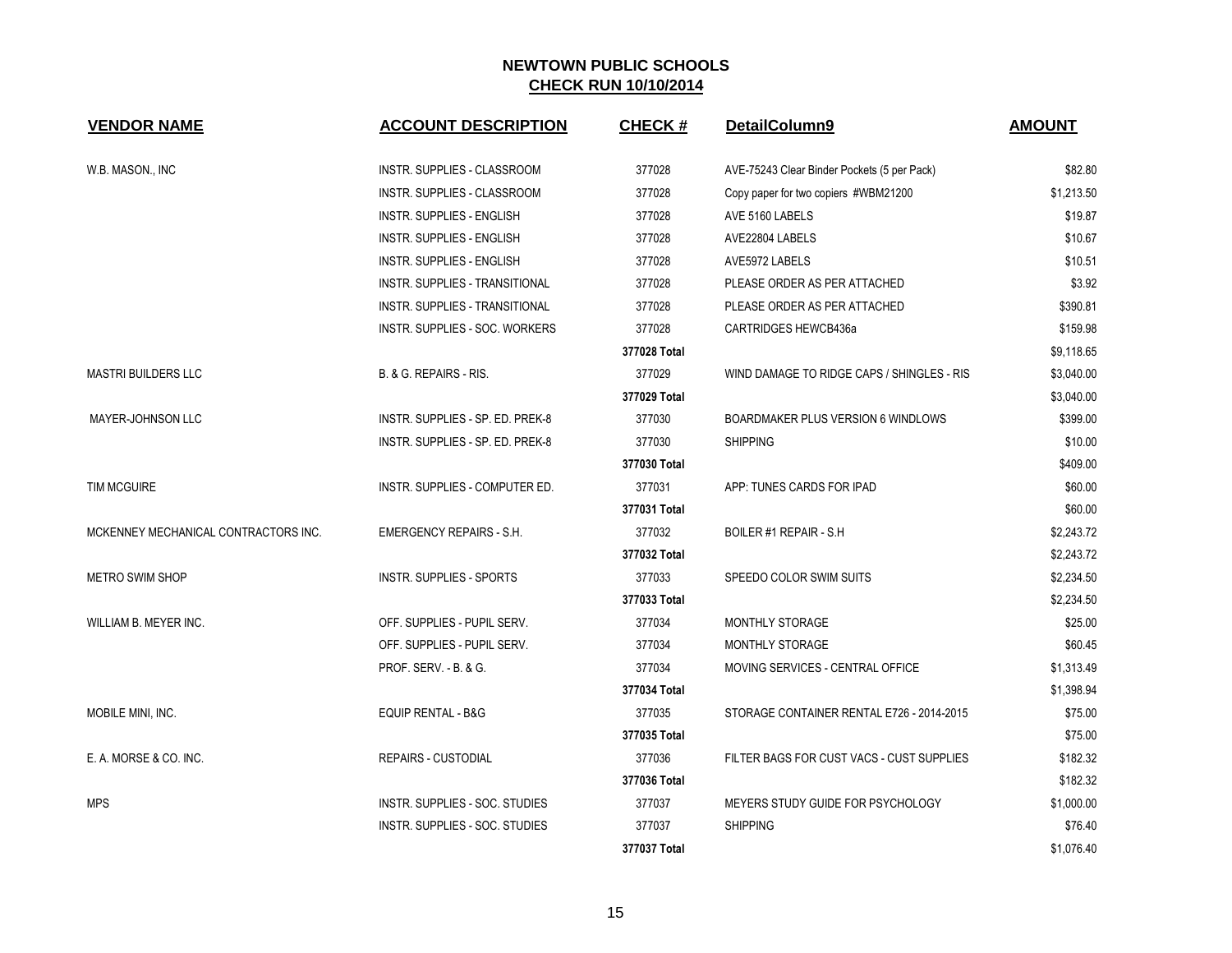| <b>VENDOR NAME</b>                    | <b>ACCOUNT DESCRIPTION</b>       | <b>CHECK#</b> | DetailColumn9                                     | <b>AMOUNT</b> |
|---------------------------------------|----------------------------------|---------------|---------------------------------------------------|---------------|
| MUSIC & ARTS CENTER, INC.             | <b>REPAIRS - MUSIC</b>           | 377038        | Set up for instrument repair throughout the year. | \$58.12       |
|                                       | <b>REPAIRS - MUSIC</b>           | 377038        | Set up for instrument repair throughout the year. | \$10.10       |
|                                       | <b>INSTR. SUPPLIES - MUSIC</b>   | 377038        | Invoice #3862436                                  | \$38.40       |
|                                       | <b>INSTR. SUPPLIES - MUSIC</b>   | 377038        | Invoice #7796584                                  | \$75.96       |
|                                       |                                  | 377038 Total  |                                                   | \$182.58      |
| NAGEL ELECTRIC LLC                    | B. & G. REPAIRS - H.S.           | 377039        | CHANGE FRONT ENTRANCE BULBS - NHS                 | \$180.00      |
|                                       |                                  | 377039 Total  |                                                   | \$180.00      |
| TIMOTHY NAPOLITANO                    | STAFF TRAVEL - ADMIN.            | 377040        | TRAVEL & BOOK                                     | \$76.73       |
|                                       |                                  | 377040 Total  |                                                   | \$76.73       |
| <b>LISA NARAYANAN</b>                 | <b>INSTR. SUPPLIES - SCIENCE</b> | 377041        | <b>SCIENCE DEPT. SUPPLIES</b>                     | \$36.86       |
|                                       |                                  | 377041 Total  |                                                   | \$36.86       |
| NICOLE NASCIMENTO MS CCC-SLP          | PROF. SERV. - SP/HEAR.           | 377042        | PROF. SERV. - SP/HEAR.                            | \$1,550.00    |
|                                       |                                  | 377042 Total  |                                                   | \$1,550.00    |
| <b>NCS PEARSON INC.</b>               | INSTR. SUPPLIES - PSYCH.         | 377043        | WIAT 111 RESPONSE BOOKLET ENHANCED                | \$266.00      |
|                                       | INSTR. SUPPLIES - PSYCH.         | 377043        | SHIPPING AND HANDLING                             | \$15.96       |
|                                       | CONTRACTED SERV. - INFO. TECH.   | 377043        | <b>Enterprise Management Services</b>             | \$2,000.00    |
|                                       |                                  | 377043 Total  |                                                   | \$2,281.96    |
| NEOPOST NEW ENGLAND                   | INSTR. SUPPLIES - CLASSROOM      | 377044        | INK FOR MAILING MACHINE                           | \$190.00      |
|                                       |                                  | 377044 Total  |                                                   | \$190.00      |
| NEW ENGLAND FITNESS DISTRIBUTORS INC. | <b>REPAIRS - P.E.</b>            | 377045        | MAINTENANCE CONTRACT                              | \$627.50      |
|                                       |                                  | 377045 Total  |                                                   | \$627.50      |
| NEWTOWN BOARD OF EDUCATION            | <b>MEDICAL INS. PREMIUMS</b>     | 377046        | <b>DENTAL ADM</b>                                 | \$2,825.00    |
|                                       | <b>MEDICAL INS. PREMIUMS</b>     | 377046        | <b>LONG TERM DISABILITY</b>                       | \$1,871.44    |
|                                       | MEDICAL INS. PREMIUMS            | 377046        | CIGNA TRAVEL ACCIDENT                             | \$314.00      |
|                                       | <b>ADMINISTRATION FEES</b>       | 377046        | RETIREE ADM FEE SEPT 2014                         | \$240.00      |
|                                       | <b>ADMINISTRATION FEES</b>       | 377046        | COBRA ADM FEE OCT 2014                            | \$300.00      |
|                                       | LIFE INSURANCE                   | 377046        | <b>AD&amp;D PREMIUM</b>                           | \$1,180.98    |
|                                       | LIFE INSURANCE                   | 377046        | LIFE PREMIUM                                      | \$5,904.90    |
|                                       |                                  | 377046 Total  |                                                   | \$12,636.32   |
| NEWTOWN FLORIST OF CT, LLC            | CONTRACTED SERV. - B.O.E.        | 377047        | <b>FRUIT &amp; GOURMET BASKET</b>                 | \$96.99       |
|                                       |                                  | 377047 Total  |                                                   | \$96.99       |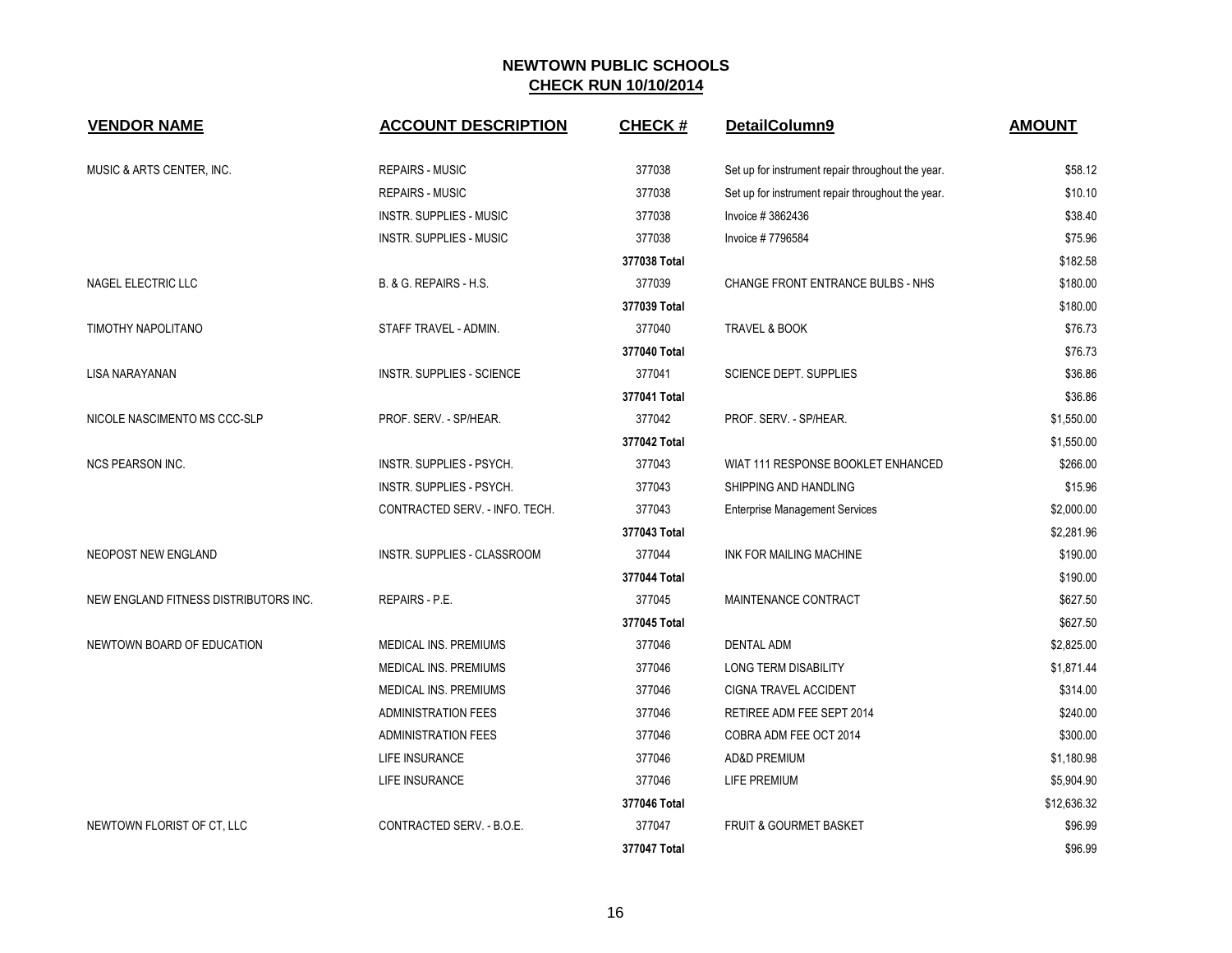| <b>VENDOR NAME</b>      | <b>ACCOUNT DESCRIPTION</b>           | <b>CHECK#</b> | DetailColumn9                                          | <b>AMOUNT</b> |
|-------------------------|--------------------------------------|---------------|--------------------------------------------------------|---------------|
| <b>NEWTOWN GRAPHICS</b> | PRINTING - GUIDANCE                  | 377048        | 500 Business Cards - Sara Brant NO SHIPPING            | \$20.00       |
|                         |                                      | 377048 Total  |                                                        | \$20.00       |
| NEWTOWN HARDWARE        | <b>B&amp;G SUPPLIES - MAINT.</b>     | 377049        | MAINTENANCE SUPPLIES - 2014-2015                       | \$107.95      |
|                         | <b>B&amp;G SUPPLIES - MAINT.</b>     | 377049        | MAINTENANCE SUPPLIES - 2014-2015                       | \$88.71       |
|                         | <b>INSTR. SUPPLIES - SPORTS</b>      | 377049        | MAINTENANCE SUPPLIES - 2014-2015                       | \$7.16        |
|                         | <b>INSTR. SUPPLIES - SPORTS</b>      | 377049        | MAINTENANCE SUPPLIES - 2014-2015                       | \$9.49        |
|                         |                                      | 377049 Total  |                                                        | \$213.31      |
| NEWTOWN POOLS, LLC      | <b>B&amp;G SUPPLIES - CUSTODIAL</b>  | 377050        | TEST STRIPS - NHS POOL CUST SUPPLIES                   | \$171.00      |
|                         |                                      | 377050 Total  |                                                        | \$171.00      |
| THE NIXON COMPANY       | <b>INSTR. SUPPLIES - SPORTS</b>      | 377051        | <b>BANNER UPDATE</b>                                   | \$2,679.30    |
|                         |                                      | 377051 Total  |                                                        | \$2,679.30    |
| ON TIME                 | CONTRACTED SERV. - SUPER.            | 377052        | <b>BUSINESS CARDS</b>                                  | \$75.00       |
|                         |                                      | 377052 Total  |                                                        | \$75.00       |
| ON-SITE SHREDDING       | INSTR. SUPPLIES - CLASSROOM          | 377053        | 1 Tall Console - Hawley                                | \$40.00       |
|                         | INSTR. SUPPLIES - CLASSROOM          | 377053        | 1 Tall Console - Hawley                                | \$25.00       |
|                         |                                      | 377053 Total  |                                                        | \$65.00       |
| ORIENTAL TRADING CO     | INSTR. SUPPLIES - GUIDANCE           | 377054        | IN-/K1278 - Big Time Skittles & Starburst Fun Packs    | \$32.00       |
|                         | INSTR. SUPPLIES - GUIDANCE           | 377054        | IN-/K476 - Wonka Mix-Ups Candy Assortment              | \$32.00       |
|                         | INSTR. SUPPLIES - GUIDANCE           | 377054        | IN-/K1384 - Charms Candy Carnival                      | \$25.50       |
|                         | INSTR. SUPPLIES - GUIDANCE           | 377054        | IN-5/1394 - Nostalgic Candy Assortment                 | \$54.00       |
|                         | INSTR. SUPPLIES - GUIDANCE           | 377054        | IN-5/1651 - Bulk Candy Assortment - 9 lbs.             | \$45.00       |
|                         | INSTR. SUPPLIES - GUIDANCE           | 377054        | <b>SHIPPING</b>                                        | \$18.99       |
|                         |                                      | 377054 Total  |                                                        | \$207.49      |
| OTIS ELEVATOR COMPANY   | <b>B&amp;G CONTRACTED SERV.</b>      | 377055        | ELEVATOR SVC CONTRACT - HAW / RIS                      | \$267.57      |
|                         |                                      | 377055 Total  |                                                        | \$267.57      |
| PARTY DEPOT INC.        | INSTR. SUPPLIES - WORLD LANG.        | 377056        | 111697 CLASSIC RED LUNCH SIZE NAPKINS                  | \$3.99        |
|                         | INSTR. SUPPLIES - WORLD LANG.        | 377056        | 110691 white 54x108 plastic table cover                | \$1.79        |
|                         | <b>INSTR. SUPPLIES - WORLD LANG.</b> | 377056        | 127022 Red 54x108 plastic table cover                  | \$1.79        |
|                         | <b>INSTR. SUPPLIES - WORLD LANG.</b> | 377056        | emerald green 54x108 plastic table cover               | \$1.79        |
|                         | INSTR. SUPPLIES - WORLD LANG.        | 377056        | Festive Green Big Party Pack 7 in plastic plates       | \$8.47        |
|                         | INSTR. SUPPLIES - WORLD LANG.        | 377056        | Classic Red 6.75 in lunch size premium plastic plates  | \$7.58        |
|                         | INSTR. SUPPLIES - WORLD LANG.        | 377056        | White 6.75 in lunch size premium plastic plates (20ct) | \$11.37       |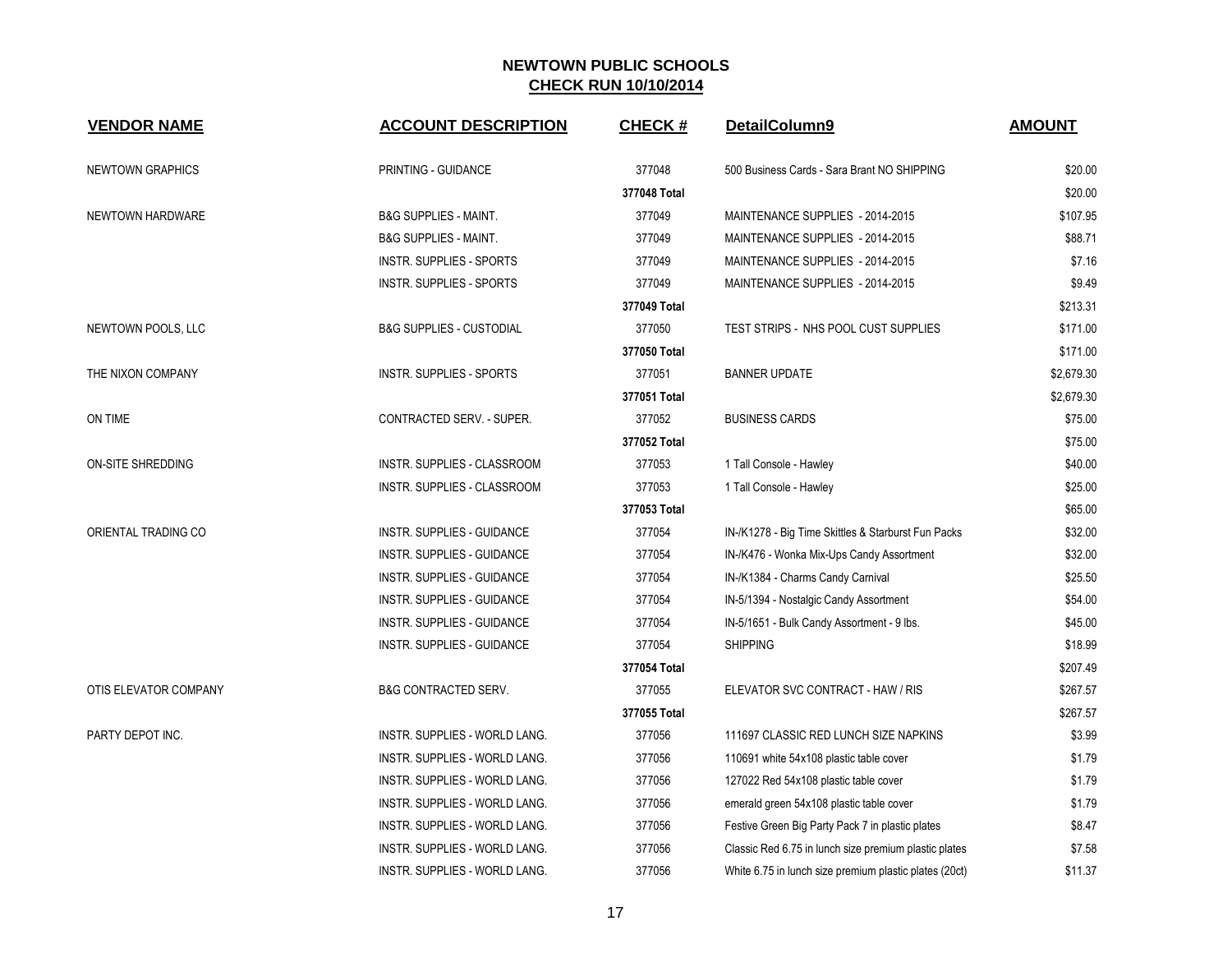| <b>VENDOR NAME</b>                        | <b>ACCOUNT DESCRIPTION</b>            | <b>CHECK#</b> | DetailColumn9                          | <b>AMOUNT</b> |
|-------------------------------------------|---------------------------------------|---------------|----------------------------------------|---------------|
| PARTY DEPOT INC.                          | INSTR. SUPPLIES - WORLD LANG.         | 377056        | EXTRA HEAVYWEIGHT CLEAR PLASTIC SPOONS | \$10.77       |
|                                           | INSTR. SUPPLIES - WORLD LANG.         | 377056        | 111714 WHITE NAPKINS                   | \$3.99        |
|                                           | INSTR. SUPPLIES - WORLD LANG.         | 377056        | 111697 EMERALD GREEN NAPKINS           | \$3.99        |
|                                           | <b>INSTR. SUPPLIES - WORLD LANG.</b>  | 377056        | 154179 EXTRA HEAVYWEIGHT CLEAR FORKS   | \$20.91       |
|                                           | INSTR. SUPPLIES - WORLD LANG.         | 377056        | 172358 EXTRA HEAVYWEIGHT CLEAR PLAS    | \$7.18        |
|                                           |                                       | 377056 Total  |                                        | \$83.62       |
| PEARSON EDUCATION INC.                    | TEXTBOOKS - CURR. DEVELOP.            | 377057        | BLB Chem AP 13-2015 wMC e-text 6 yr.   | \$4,772.50    |
|                                           | TEXTBOOKS - CURR. DEVELOP.            | 377057        | BLB Chem AP 13-2015 wMC e-text 6 yr.   | \$1,544.04    |
|                                           |                                       | 377057 Total  |                                        | \$6,316.54    |
| PEARSON EDUCATION INC.                    | TEXTBOOKS - CURR. DEVELOP.            | 377058        | enVision Math Common Core 2015 See     | \$1,979.10    |
|                                           | TEXTBOOKS - CURR. DEVELOP.            | 377058        | Shipping per cost proposal             | \$158.33      |
|                                           |                                       | 377058 Total  |                                        | \$2,137.43    |
| J.W. PEPPER & SON INC.                    | INSTR. SUPPLIES - MUSIC               | 377059        | Educational supplies - Music           | (\$26.99)     |
|                                           | INSTR. SUPPLIES - MUSIC               | 377059        | Educational supplies - Music           | \$26.99       |
|                                           | <b>INSTR. SUPPLIES - MUSIC</b>        | 377059        | choral music-see attached              | \$236.10      |
|                                           | INSTR. SUPPLIES - MUSIC               | 377059        | shipping                               | \$14.99       |
|                                           | INSTR. SUPPLIES - MUSIC               | 377059        | <b>CHORAL MUSIC</b>                    | \$1,119.66    |
|                                           | INSTR. SUPPLIES - MUSIC               | 377059        | <b>CHORAL MUSIC</b>                    | \$33.75       |
|                                           | <b>INSTR. SUPPLIES - MUSIC</b>        | 377059        | <b>CHORAL MUSIC</b>                    | \$127.50      |
|                                           | <b>INSTR. SUPPLIES - MUSIC</b>        | 377059        | <b>Instructional Supplies</b>          | (\$2.25)      |
|                                           |                                       | 377059 Total  |                                        | \$1,529.75    |
| PERKINS SCHOOL FOR THE BLIND              | TUITION - OUT-OF-DISTRICT             | 377060        | TUITION - OUT-OF-DISTRICT              | \$23,072.70   |
|                                           |                                       | 377060 Total  |                                        | \$23,072.70   |
| PETE'S TIRE BARNS INC.                    | <b>REPAIRS - MAINT.</b>               | 377061        | FLAT TIRE REPAIR - NT56                | \$17.50       |
|                                           |                                       | 377061 Total  |                                        | \$17.50       |
| PETTY CASH                                | <b>INSTR. SUPPLIES - CLASSROOM</b>    | 377062        | PETTY CASH                             | \$84.79       |
|                                           |                                       | 377062 Total  |                                        | \$84.79       |
| PETTY CASH TRANSITION COORDINATOR SPEC ED | <b>INSTR. SUPPLIES - TRANSITIONAL</b> | 377063        | PETTY CASH                             | \$241.69      |
|                                           |                                       | 377063 Total  |                                        | \$241.69      |
| MARK J. POMPANO                           | STAFF TRAVEL - SECURITY               | 377064        | TRAVEL SEPT 2014                       | \$101.92      |
|                                           |                                       | 377064 Total  |                                        | \$101.92      |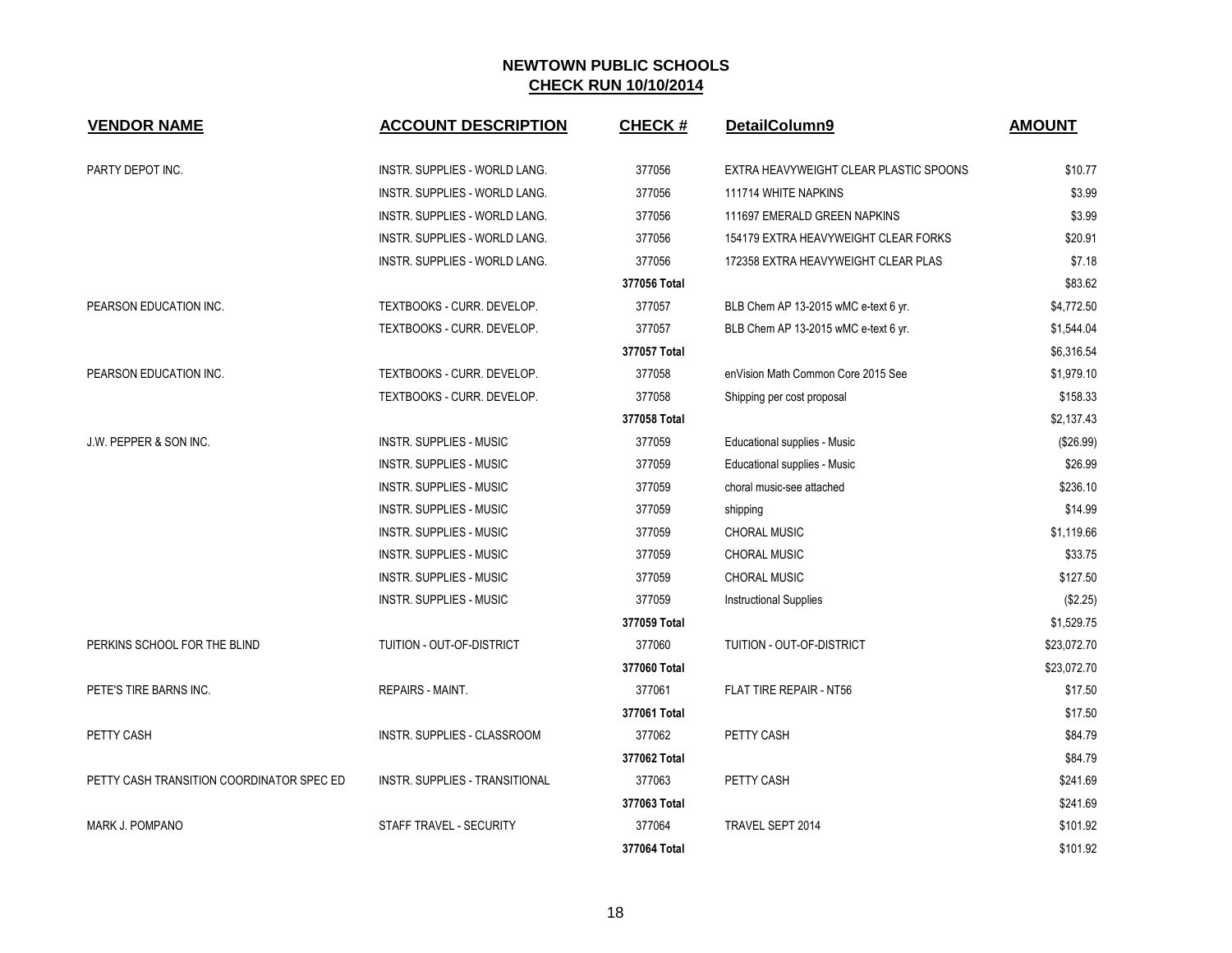| <b>VENDOR NAME</b>               | <b>ACCOUNT DESCRIPTION</b>           | <b>CHECK#</b> | DetailColumn9                                        | <b>AMOUNT</b> |
|----------------------------------|--------------------------------------|---------------|------------------------------------------------------|---------------|
| QUILL CORPORATION                | <b>INSTR. SUPPLIES - READING</b>     | 377065        | Various classroom supplies                           | \$127.95      |
|                                  | <b>INSTR. SUPPLIES - READING</b>     | 377065        | Quill brand Manilla file folders                     | \$13.84       |
|                                  | <b>INSTR. SUPPLIES - READING</b>     | 377065        | Quill Brand standard grade #2 pencils                | \$13.32       |
|                                  | <b>INSTR. SUPPLIES - READING</b>     | 377065        | 3x3 post-it notes                                    | \$35.97       |
|                                  | INSTR. SUPPLIES - READING            | 377065        | 1 1/2 x 2 post-it notes pastel                       | \$19.17       |
|                                  | <b>INSTR. SUPPLIES - READING</b>     | 377065        | Post it flat notes 3x5 pastel colors 5 pk            | \$22.77       |
|                                  | <b>INSTR. SUPPLIES - READING</b>     | 377065        | Expo Low Odor Dry erase markers fine point.          | \$19.18       |
|                                  | <b>INSTR. SUPPLIES - READING</b>     | 377065        | Various classroom supplies.                          | \$109.00      |
|                                  |                                      | 377065 Total  |                                                      | \$361.20      |
| REALLY GOOD STUFF INC.           | INSTR. SUPPLIES - CLASSROOM          | 377066        | Primary multicolour medium book pouches,             | \$517.10      |
|                                  | INSTR. SUPPLIES - CLASSROOM          | 377066        | shipping/handling                                    | \$74.69       |
|                                  | <b>INSTR. SUPPLIES - ART</b>         | 377066        | Really Good Classroom Library Rack w/bins & dividers | \$169.91      |
|                                  | <b>INSTR. SUPPLIES - ART</b>         | 377066        | Classroom library rack with bins - Royal Blue        | \$169.91      |
|                                  | <b>INSTR. SUPPLIES - ART</b>         | 377066        | Shipping                                             | \$47.57       |
|                                  |                                      | 377066 Total  |                                                      | \$979.18      |
| RED THREAD SPACES LLC            | B. & G. IMPROVE - HOM.               | 377067        | CARPET / FLR REPLACE (FACULTY RM) - HOM              | \$3,162.75    |
|                                  |                                      | 377067 Total  |                                                      | \$3,162.75    |
| REGIONAL SCHOOL DISTRICT #14     | TUITION - OUT-OF-DISTRICT REG. ED.   | 377068        | TUITION - OUT-OF-DISTRICT REG. ED.                   | \$13,645.60   |
|                                  |                                      | 377068 Total  |                                                      | \$13,645.60   |
| <b>REINHART FOOD SERVICE LLC</b> | INSTR. SUPPLIES - LIFE MAN./CULINARY | 377069        | <b>CULINARY SUPPLIES</b>                             | \$1,406.00    |
|                                  |                                      | 377069 Total  |                                                      | \$1,406.00    |
| <b>REXEL</b>                     | <b>B&amp;G SUPPLIES - MAINT.</b>     | 377070        | 30 DEGREE BEAM LED LAMP - MAINT SUPPLIES             | \$541.46      |
|                                  |                                      | 377070 Total  |                                                      | \$541.46      |
| <b>RURAL GAS COMPANY</b>         | PROPANE & NATURAL GAS - S.H.         | 377071        | GAS 162208 #15512                                    | \$136.13      |
|                                  |                                      | 377071 Total  |                                                      | \$136.13      |
| <b>SCANTRON CORPORATION</b>      | INSTR. SUPPLIES - SOC. STUDIES       | 377072        | 72512 - ANSWER SHEET J (500/PKG)                     | \$189.00      |
|                                  | INSTR. SUPPLIES - SOC. STUDIES       | 377072        | 19626 - ANSWER SHEET C (500/PKG)                     | \$102.00      |
|                                  | INSTR. SUPPLIES - SOC. STUDIES       | 377072        | <b>FREIGHT CHARGE</b>                                | \$26.24       |
|                                  |                                      | 377072 Total  |                                                      | \$317.24      |
| SCHOLASTIC INC                   | <b>TEXTBOOKS - READING</b>           | 377073        | Set up support the reading program.                  | \$135.00      |
|                                  | <b>TEXTBOOKS - READING</b>           | 377073        | Set up support the reading program.                  | \$166.00      |
|                                  | <b>TEXTBOOKS - READING</b>           | 377073        | Set up support the reading program.                  | \$46.00       |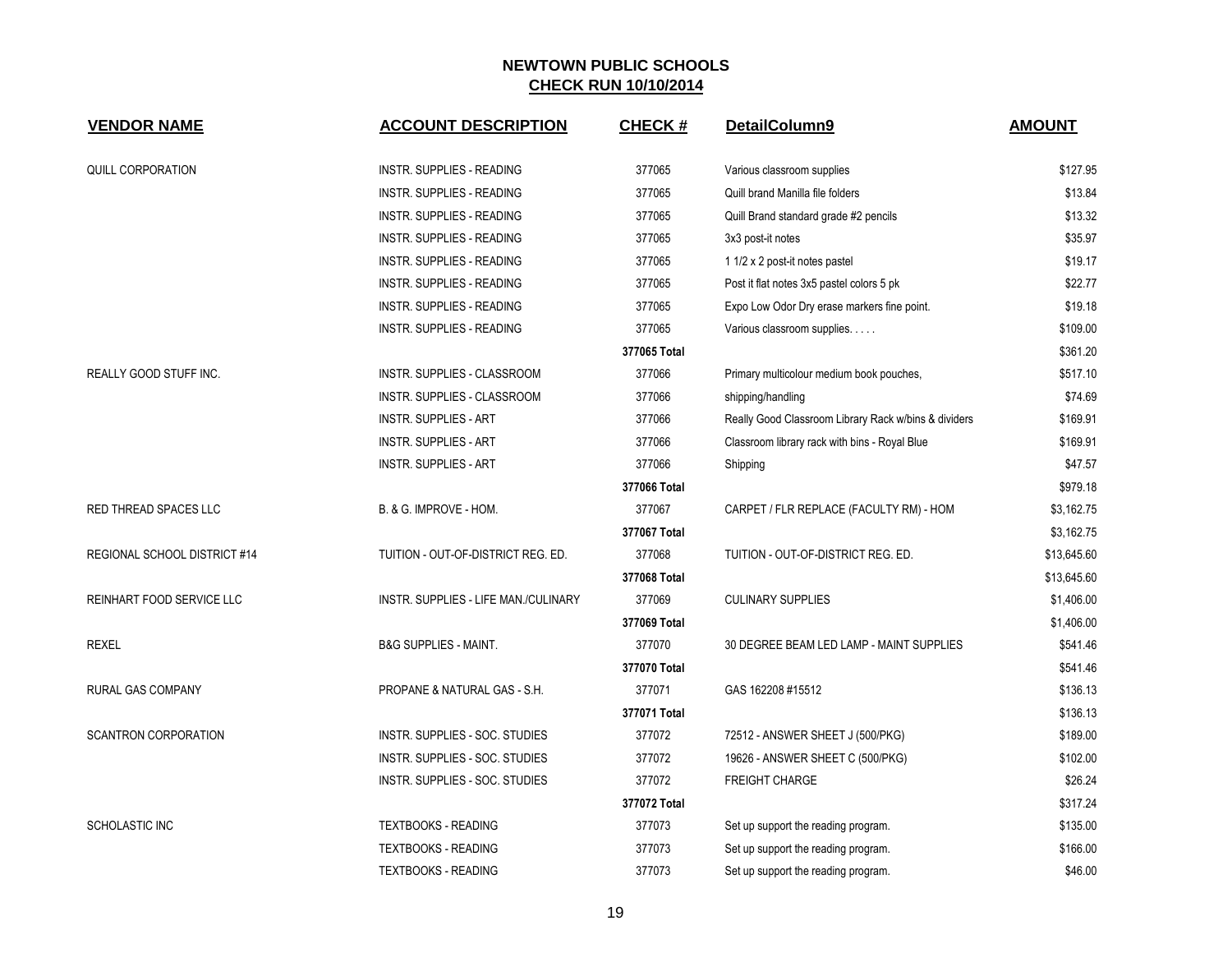| <b>VENDOR NAME</b>      | <b>ACCOUNT DESCRIPTION</b>         | <b>CHECK#</b> | DetailColumn9                                     | <b>AMOUNT</b> |
|-------------------------|------------------------------------|---------------|---------------------------------------------------|---------------|
| SCHOLASTIC INC          | <b>TEXTBOOKS - READING</b>         | 377073        | Set up support the reading program.               | \$14.00       |
|                         | <b>TEXTBOOKS - READING</b>         | 377073        | Set up support the reading program.               | \$4.00        |
|                         |                                    | 377073 Total  |                                                   | \$365.00      |
| SCHOLASTIC INC.         | <b>INSTR. SUPPLIES - READING</b>   | 377074        | Story works Magazine - Grade 5                    | \$1,572.75    |
|                         | INSTR. SUPPLIES - READING          | 377074        | Junior Scholastic - Grade 6 LA                    | \$1,752.25    |
|                         | INSTR. SUPPLIES - READING          | 377074        | Scope Magazine - Grade 6 LA                       | \$1,881.25    |
|                         | INSTR. SUPPLIES - READING          | 377074        | Shipping                                          | \$520.63      |
|                         | INSTR. SUPPLIES - CLASSROOM        | 377074        | Scholastic Newsweekly Reader Kindergarten         | \$367.50      |
|                         | INSTR. SUPPLIES - CLASSROOM        | 377074        | Scholastic News-Weekly Reader Grade 1             | \$308.75      |
|                         | INSTR. SUPPLIES - CLASSROOM        | 377074        | Scholastic News-Weekly Reader Grade 2             | \$403.75      |
|                         | INSTR. SUPPLIES - CLASSROOM        | 377074        | Scholastic News-Weekly Reader Grade 3             | \$403.75      |
|                         | INSTR. SUPPLIES - CLASSROOM        | 377074        | Scholastic News-Weekly Reader Grade 4             | \$237.50      |
|                         | INSTR. SUPPLIES - CLASSROOM        | 377074        | shipping/handling                                 | \$172.17      |
|                         |                                    | 377074 Total  |                                                   | \$7,620.30    |
| <b>SCHOOL SPECIALTY</b> | INSTR. SUPPLIES - CLASSROOM        | 377075        | Classroom Supplies K-4 2014/2015 School Year      | \$3,365.68    |
|                         | INSTR. SUPPLIES - CLASSROOM        | 377075        | Classroom Supplies K-4 2014/2015 School Year      | \$1,031.18    |
|                         | INSTR. SUPPLIES - CLASSROOM        | 377075        | Classroom Supplies K-4 2014/2015 School Year      | \$3,789.63    |
|                         | INSTR. SUPPLIES - CLASSROOM        | 377075        | 2014 CT State Contract #12PSX0108                 | \$442.15      |
|                         | INSTR. SUPPLIES - CLASSROOM        | 377075        | Green ball point pens, item 038406                | \$103.50      |
|                         | INSTR. SUPPLIES - CLASSROOM        | 377075        | Box hanging File folders, Item 1312155            | \$255.20      |
|                         | <b>INSTR. SUPPLIES - CLASSROOM</b> | 377075        | Pack of 24 AA Batteries. Free shipping            | \$33.82       |
|                         | INSTR. SUPPLIES - CLASSROOM        | 377075        | View Binder, Item 086391                          | \$31.50       |
|                         | INSTR. SUPPLIES - CLASSROOM        | 377075        | Expo white board cleaner                          | \$84.50       |
|                         | INSTR. SUPPLIES - CLASSROOM        | 377075        | Organizer stacking trays                          | \$21.90       |
|                         | INSTR. SUPPLIES - CLASSROOM        | 377075        | 6 pack sani hands for student use.                | \$51.80       |
|                         | INSTR. SUPPLIES - CLASSROOM        | 377075        | rolls Laminating Film 1.5ml 25x500                | \$230.30      |
|                         | INSTR. SUPPLIES - CLASSROOM        | 377075        | X-ACTO Sch Pro 1670 Elec Sharp                    | \$67.84       |
|                         | INSTR. SUPPLIES - CLASSROOM        | 377075        | Classroom supplies-see attached-science journals, | \$96.55       |
|                         | INSTR. SUPPLIES - SP. ED. PREK-8   | 377075        | PLEASE ORDER AS PER ATTACHED                      | \$142.84      |
|                         |                                    | 377075 Total  |                                                   | \$9,748.39    |
| <b>SECURE ECO SHRED</b> | CONTRACTED SERV. - ADMIN.          | 377076        | Shredding services - Invoice # 0905-5227          | \$35.00       |
|                         |                                    | 377076 Total  |                                                   | \$35.00       |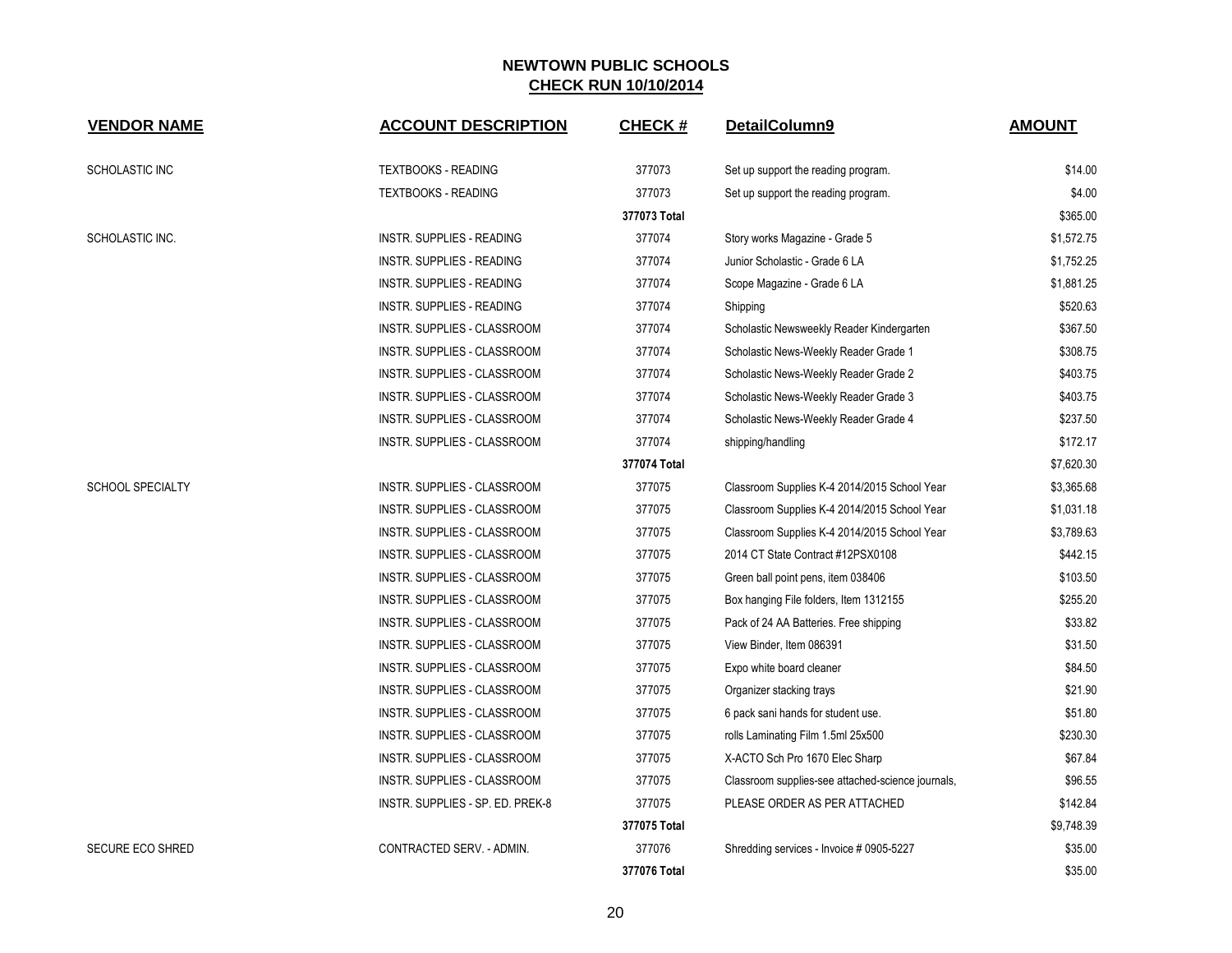| <b>VENDOR NAME</b>                | <b>ACCOUNT DESCRIPTION</b>          | <b>CHECK#</b> | DetailColumn9                                  |               | <b>AMOUNT</b> |
|-----------------------------------|-------------------------------------|---------------|------------------------------------------------|---------------|---------------|
| J.A. SEXAUER                      | <b>B&amp;G SUPPLIES - MAINT.</b>    | 377077        | WALL MOUNT FAUCETS / TUBING                    |               | \$112.55      |
|                                   | <b>B&amp;G SUPPLIES - MAINT.</b>    | 377077        | WALL MOUNT FAUCETS / TUBING                    |               | \$764.32      |
|                                   |                                     | 377077 Total  |                                                |               | \$876.87      |
| <b>GINA SHANAHAN</b>              | INSTR. SUPPLIES - CLASSROOM         | 377078        | <b>CLASSROOM SUPPLIES</b>                      |               | \$100.00      |
|                                   |                                     | 377078 Total  |                                                |               | \$100.00      |
| SHARPS COMPLIANCE INC.            | MEDICAL SUPPLIES - H.S.             | 377079        | Sharps Compliance Containers Pick up           |               | \$226.12      |
|                                   | MEDICAL SUPPLIES - H.S.             | 377079        | <b>FREIGHT</b>                                 |               | \$42.14       |
|                                   |                                     | 377079 Total  |                                                |               | \$268.26      |
| SHIFFLER EQUIPMENT SALES INC.     | <b>B&amp;G SUPPLIES - MAINT.</b>    | 377080        | WRENCH / LIGHTED INSPECTION TOOLS              |               | \$77.64       |
|                                   |                                     | 377080 Total  |                                                |               | \$77.64       |
| <b>IDALINA SILVEIRA</b>           | STAFF TRAIN. - CLASSROOM            | 377081        | TRAIN TO TEACHER'S COLLEGE                     |               | \$35.50       |
|                                   |                                     | 377081 Total  |                                                |               | \$35.50       |
| SOUTH WEST CONFERENCE INC.        | MEMBERSHIPS - ADMIN.                | 377082        | <b>FY DUES -2015</b>                           |               | \$700.00      |
|                                   |                                     | 377082 Total  |                                                |               | \$700.00      |
| SOUTHBURY PRINTING CENTRE, INC    | <b>INSTR. SUPPLIES - CLASSROOM</b>  | 377083        | 500 ENVELOPES                                  |               | \$86.66       |
|                                   | PRINTING - ADMIN.                   | 377083        | 500 ENVELOPES                                  |               | \$86.67       |
|                                   |                                     | 377083 Total  |                                                |               | \$173.33      |
| STAPLES ADVANTAGE                 | INSTR. SUPPLIES - CLASSROOM         | 377084        | Balt mobile workstation, black item 505543     |               | (\$340.89)    |
|                                   | INSTR. SUPPLIES - CLASSROOM         | 377084        | Balt mobile workstation, black item 505543     |               | \$340.89      |
|                                   | OFF. SUPPLIES - ADMIN.              | 377084        | Tryten 403336 Computer security cable          |               | \$27.99       |
|                                   | OFF. SUPPLIES - ADMIN.              | 377084        | Lexar 16GB jump drive, twist turn, Item 572925 |               | \$28.00       |
|                                   |                                     | 377084 Total  |                                                |               | \$55.99       |
| <b>DENNIS STRATFORD</b>           | <b>B&amp;G SUPPLIES - CUSTODIAL</b> | 377085        | SHOES (50059)                                  |               | \$100.00      |
|                                   |                                     | 377085 Total  |                                                |               | \$100.00      |
| <b>TECH AIR</b>                   | INSTR. SUPPLIES - SCIENCE           | 377086        | C/O CYLINDER MAINT FEES                        |               | \$45.00       |
|                                   | INSTR. SUPPLIES - SCIENCE           | 377086        | SAFETY / ENVIRONMENTAL LEASE                   | <b>PLEASE</b> | \$5.00        |
|                                   |                                     | 377086 Total  |                                                |               | \$50.00       |
| TECHNICAL EDUCATION SOLUTIONS LLC | TECH. SOFTWARE - INFO. TECH.        | 377087        | 20 user License SE-S-0564                      |               | \$950.00      |
|                                   | TECH. SOFTWARE - INFO. TECH.        | 377087        | Stand alone Seat SE-S-0001                     |               | \$200.00      |
|                                   |                                     | 377087 Total  |                                                |               | \$1,150.00    |
| TIME FOR KIDS                     | INSTR. SUPPLIES - CLASSROOM         | 377088        | Davies Edition K-1                             |               | \$89.20       |
|                                   | INSTR. SUPPLIES - CLASSROOM         | 377088        | Leja Edition K-1                               |               | \$89.20       |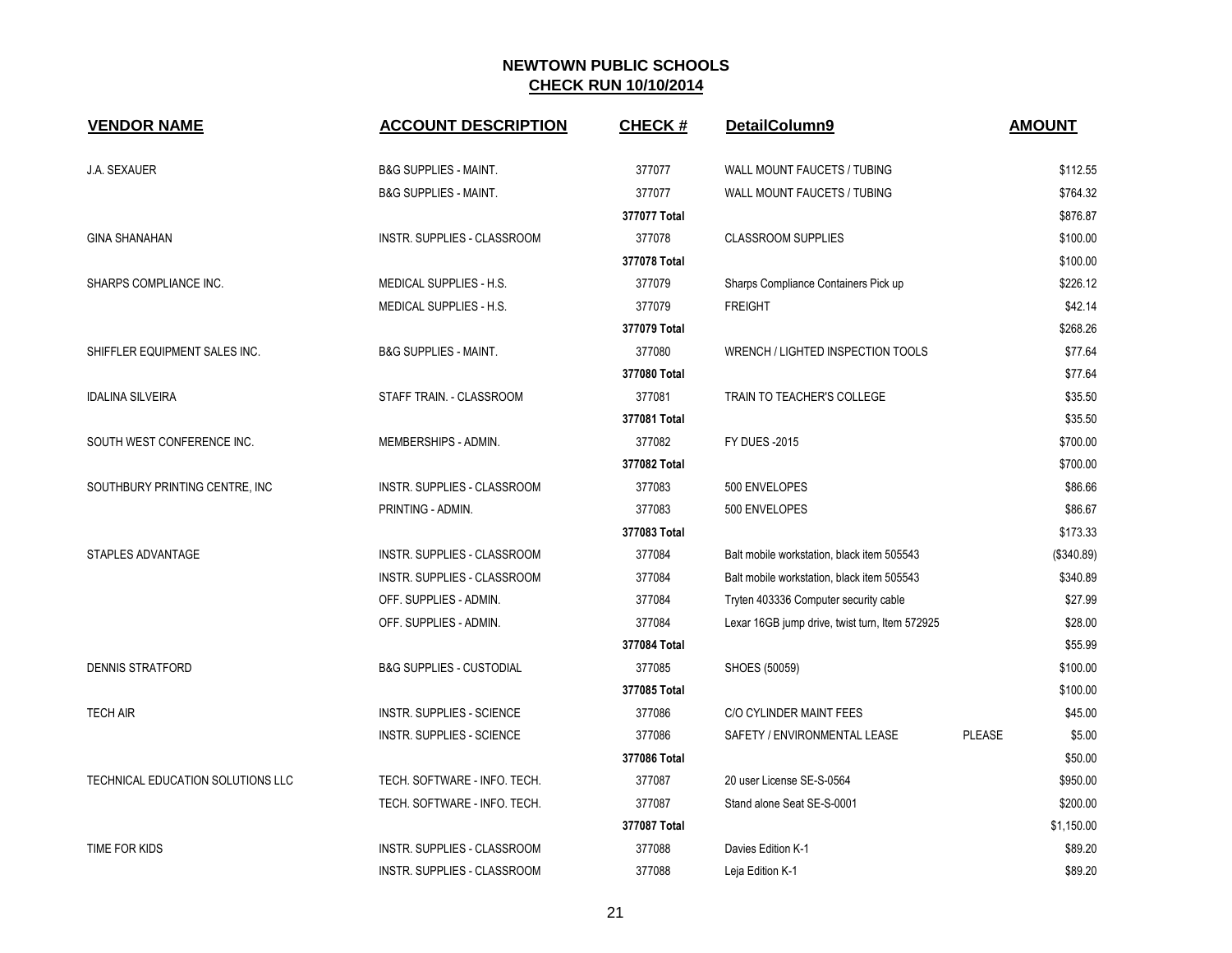| <b>VENDOR NAME</b>              | <b>ACCOUNT DESCRIPTION</b>          | <b>CHECK#</b> | DetailColumn9                                 | <b>AMOUNT</b>  |
|---------------------------------|-------------------------------------|---------------|-----------------------------------------------|----------------|
| TIME FOR KIDS                   | <b>INSTR. SUPPLIES - CLASSROOM</b>  | 377088        | Pearson Edition K-1                           | \$89.20        |
|                                 | INSTR. SUPPLIES - CLASSROOM         | 377088        | Pirone Edition K-1                            | \$89.20        |
|                                 |                                     | 377088 Total  |                                               | \$356.80       |
| TIME FOR KIDS                   | INSTR. SUPPLIES - CLASSROOM         | 377089        | subscriptions to Time for Kids                | \$423.70       |
|                                 |                                     | 377089 Total  |                                               | \$423.70       |
| TOM'S SERVICE LLC               | <b>REPAIRS - CAFETERIA</b>          | 377090        | <b>REPAIR HOBART DISHWASHER</b>               | \$618.00       |
|                                 | REPAIRS - CAFETERIA                 | 377090        | REPAIR TRAULSEN WARMER                        | \$75.00        |
|                                 |                                     | 377090 Total  |                                               | \$693.00       |
| TOOLS PLUS INC.                 | <b>B&amp;G SUPPLIES - MAINT.</b>    | 377091        | HAMMER DRILL TOOL / AUTO PUNCH                | \$394.55       |
|                                 |                                     | 377091 Total  |                                               | \$394.55       |
| <b>TORRCO</b>                   | <b>B&amp;G SUPPLIES - MAINT.</b>    | 377092        | <b>BLACK THREADED ROD - PLUMBING SUPPLIES</b> | \$12.70        |
|                                 |                                     | 377092 Total  |                                               | \$12.70        |
| TOWN OF NEWTOWN                 | MEDICAL INSURANCE                   | 377093        | 2ND QTR. MEDICAL BENEFITS OCT 2014            | \$2,066,827.00 |
|                                 |                                     | 377093 Total  |                                               | \$2,066,827.00 |
| ULTIMATE OFFICE SOLUTIONS, INC. | OFF. SUPPLIES - H.S.                | 377094        | #11020 DocuMate Reference Organizer           | \$99.00        |
|                                 | OFF. SUPPLIES - H.S.                | 377094        | <b>SHIPPING</b>                               | \$7.97         |
|                                 |                                     | 377094 Total  |                                               | \$106.97       |
| UNITED RENTALS                  | <b>EQUIP RENTAL - B&amp;G</b>       | 377095        | PUMP RENTAL - NHS POOL                        | \$356.00       |
|                                 |                                     | 377095 Total  |                                               | \$356.00       |
| UNIVERSITY OF BRIDGEPORT        | UNIVERSITY INTERNS                  | 377096        | INTERNS TUITION 08/11/14 - 03/15/15           | \$20,610.00    |
|                                 |                                     | 377096 Total  |                                               | \$20,610.00    |
| VALLEY LITHO SUPPLY CO.         | INSTR. SUPPLIES - TECH ED.          | 377097        | PAPER- TRANSPARENT TAPE- REMOVER POWDER       | \$854.51       |
|                                 | INSTR. SUPPLIES - TECH ED.          | 377097        | <b>SHIPPING</b>                               | \$62.76        |
|                                 |                                     | 377097 Total  |                                               | \$917.27       |
| JOHN VERBANIC JR.               | <b>B&amp;G SUPPLIES - CUSTODIAL</b> | 377098        | SHOES (50059)                                 | \$100.00       |
|                                 |                                     | 377098 Total  |                                               | \$100.00       |
| <b>VERIZON WIRELESS</b>         | <b>TELEPHONE &amp; CABLE</b>        | 377099        | TELEPHONE SERVICE 2014/15                     | \$484.95       |
|                                 |                                     | 377099 Total  |                                               | \$484.95       |
| PATRICIA VITARELLI              | TEXTBOOKS - CLASSROOM               | 377100        | <b>TEXTBOOKS YOUNG CHILDREN</b>               | \$98.68        |
|                                 | MEMBERSHIPS - CLASSROOM             | 377100        | <b>LEARNING A-Z</b>                           | \$191.80       |
|                                 | MEMBERSHIPS - CLASSROOM             | 377100        | MEMBERSHIPS IRA & CONN ASSOC                  | \$114.00       |
|                                 |                                     | 377100 Total  |                                               | \$404.48       |